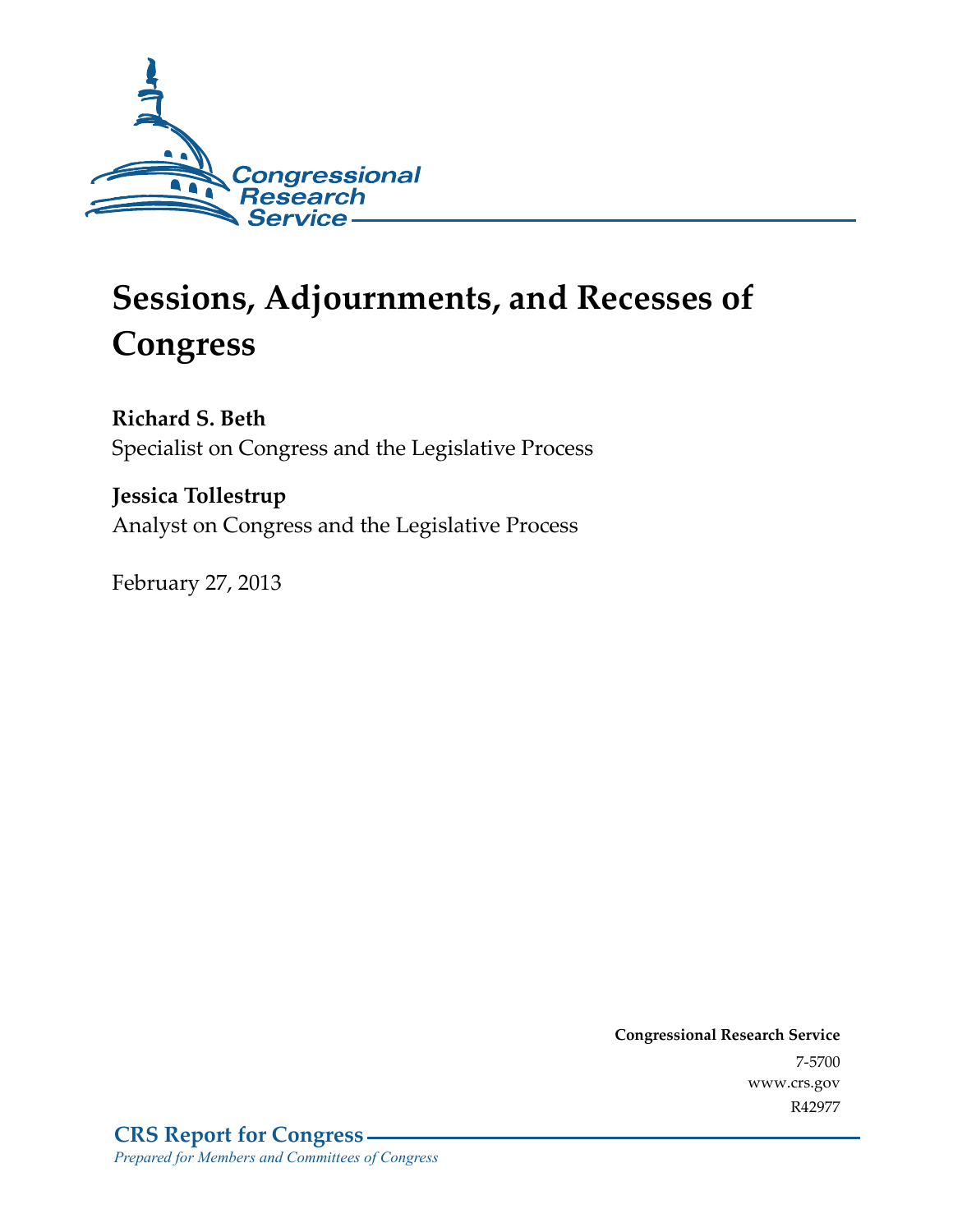## **Summary**

The House and Senate use the terms *session*, *adjournment*, and *recess* in both informal and more formal ways, but the concepts apply in parallel ways to both the daily and the annual activities of Congress. A *session* begins when the chamber convenes and ends when it *adjourns*. A *recess*, by contrast, does not terminate a session, but only suspends it temporarily.

In context of the daily activities of Congress, any calendar day on which a chamber is in session may be called a (calendar) "day of session." A *legislative day*, by contrast, continues until the chamber *adjourns*. A session that continues into a second calendar day without adjourning still constitutes only one legislative day, but if a chamber adjourns, then reconvenes later on the same day, the single day of session includes two legislative days. Conversely, if a chamber *recesses* and then reconvenes on the same day, the same day of session and the same legislative day both continue. Finally, when a chamber recesses overnight, instead of adjourning, although a new calendar day of session begins when it reconvenes, the same legislative day continues.

A regular annual *session* of Congress begins when the two chambers convene in January, pursuant to the Constitution (or to law). An annual session ends with an *adjournment sine die*. Until the next annual session convenes, Congress is then in a period of sine die adjournment (or "intersession recess"). If the President were to call an additional, "extraordinary" session, it would be procedurally similar to a regular annual session.

The Constitution provides that neither chamber may adjourn for three days or more without the consent of the other. The two houses consent to each other's sine die adjournment by adopting a concurrent resolution, called an "adjournment resolution." They use a similar vehicle to allow each other to suspend their daily sessions for three days or more without terminating their annual session. Such a suspension is called a "recess of the session," an intrasession recess, or, more formally, an "adjournment for more than three days" within a session. To avoid the need for a concurrent resolution, a chamber may hold *pro forma sessions* on such a schedule that no break of three days or more occurs.

Legislation retains its status, and may continue to receive action, until the last session of a Congress adjourns sine die. Nowadays, measures are "pocket vetoed" only when unsigned by the President after a final adjournment sine die. Nominations, by contrast, will be returned to the President if they remain pending whenever the Senate adjourns sine die or recesses its session for more than 30 days, unless the body otherwise orders.

"Lame duck sessions" are periods when Congress is in session after election day, but before the newly elected Congress takes office. Nowadays, they are not separate annual sessions, but portions of the last regular annual session of a Congress, usually separated from the pre-election portion by a recess of the session or by a period of pro forma sessions.

Recent Presidents have made recess appointments during intersession recesses (periods of sine die adjournment), even very short ones, but have usually done so during intrasession recesses only of 10 days or more. Pro forma sessions have sometimes been used to preclude recess appointments by preventing a recess of the session. The Office of Legal Counsel has recently argued that recess appointments are possible during a period that would be a recess of the session if not for pro forma sessions. A 2013 U.S. Court of Appeals decision instead asserts that recess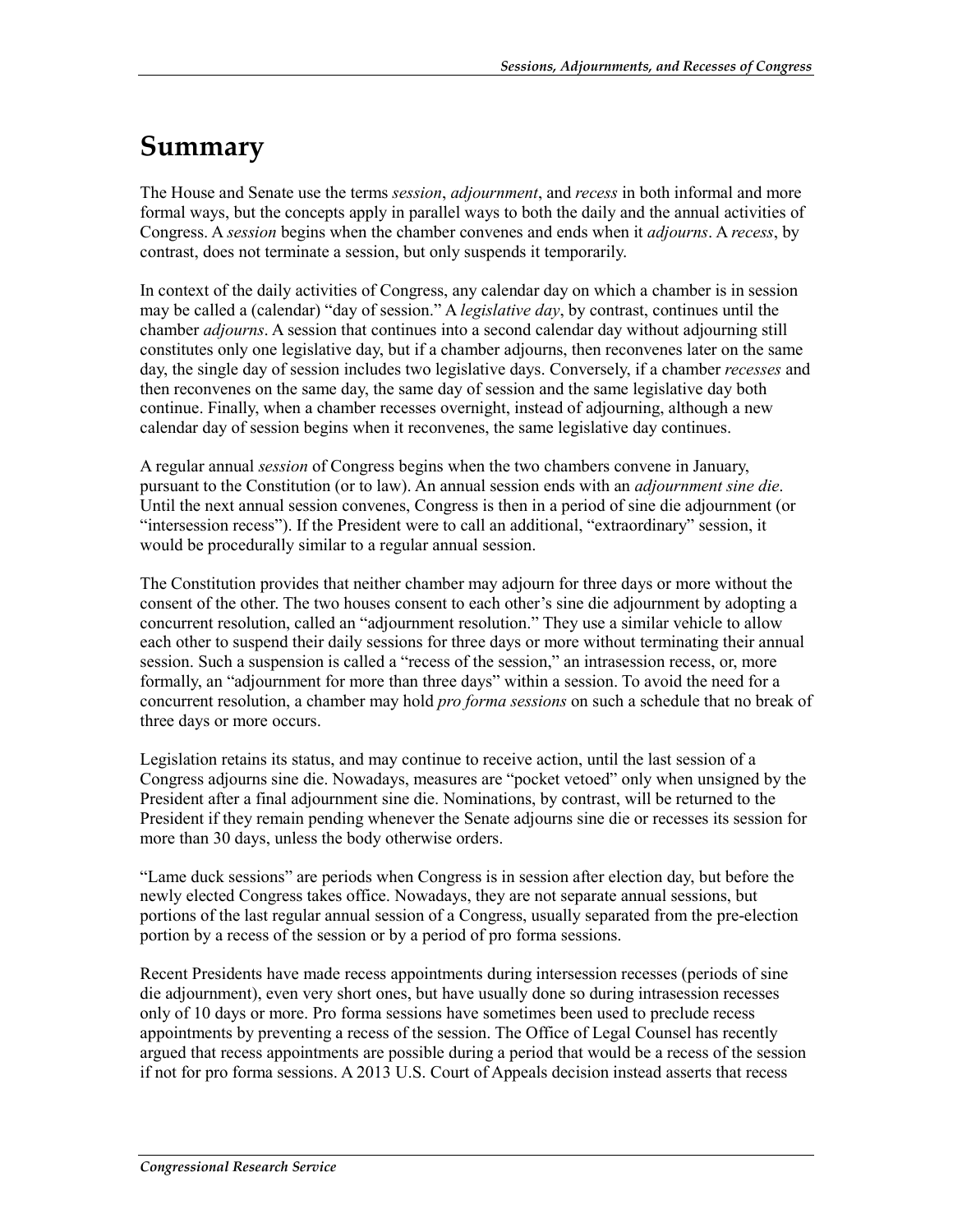appointments are allowable only during intrasession recesses, and only for vacancies that arose during that recess.

Certain statutes provide that Congress may disapprove, or must approve, specified actions of the executive branch by using expedited ("fast track") procedures during specified periods. These periods may be defined in calendar days, days of session, legislative days, or "days of continuous session." Days of continuous session include all calendar days except those on which either chamber is in a "recess of the session."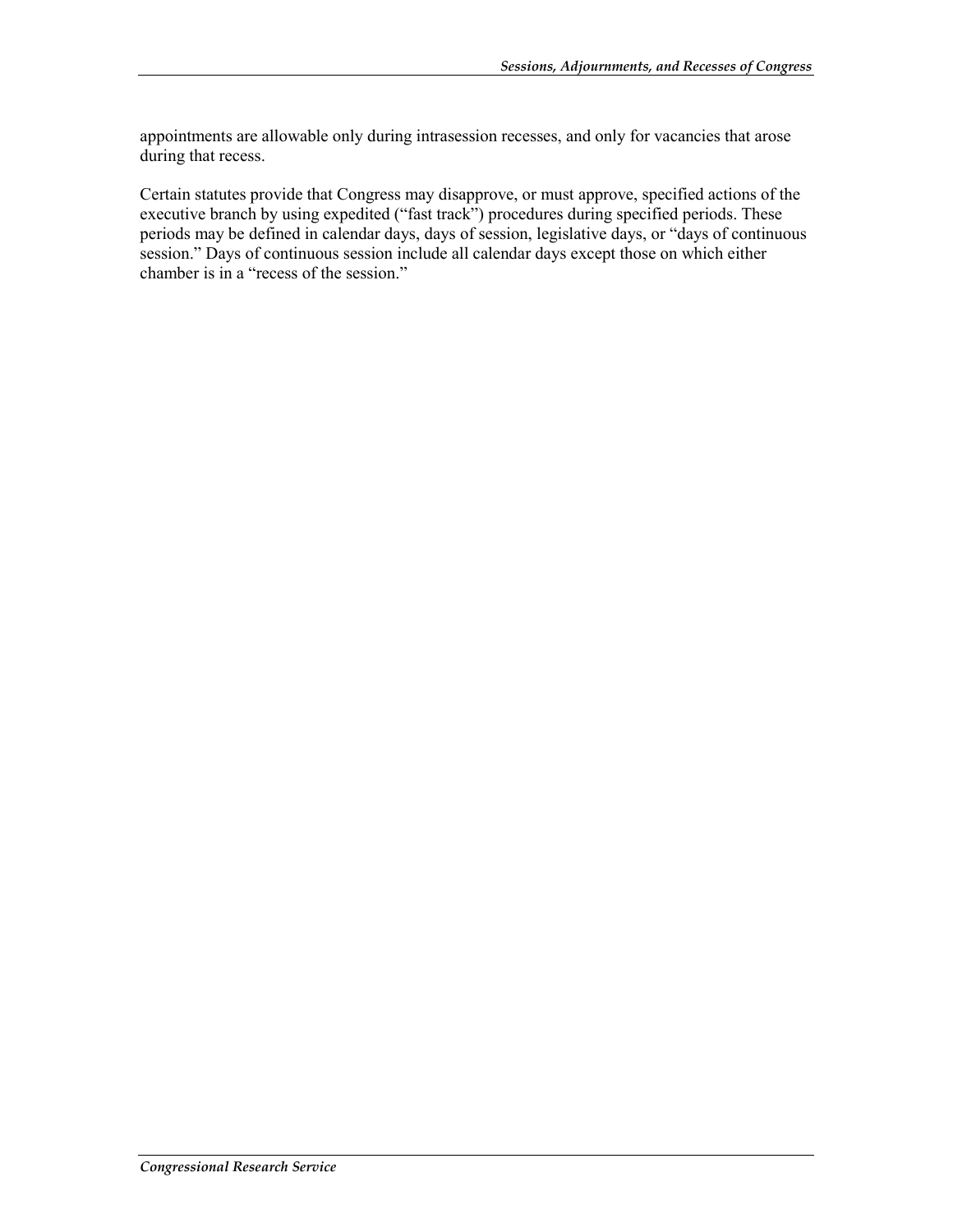## Contents

### Contacts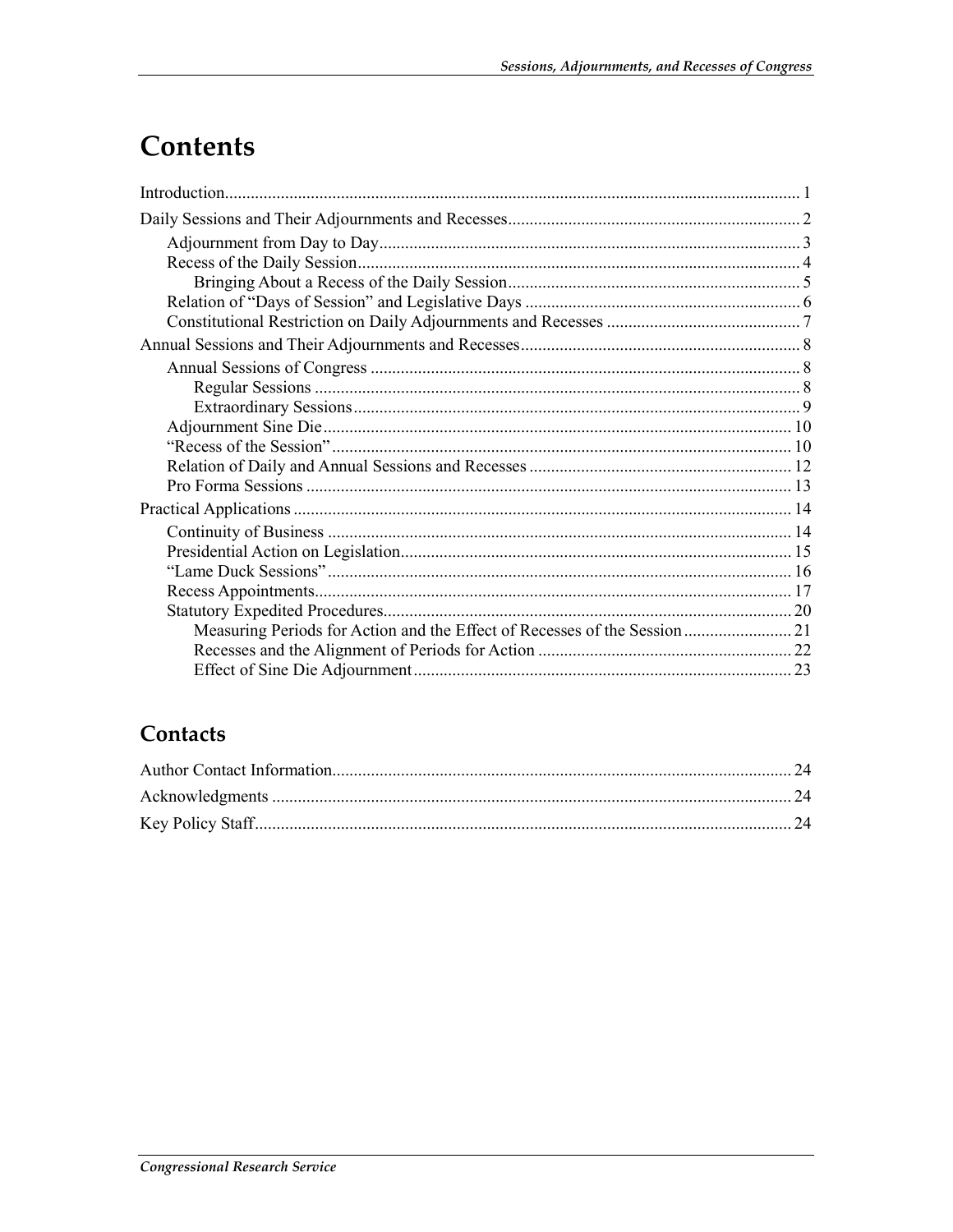## **Introduction**

Congress regulates the timing of its activities, both from day to day and over the two-year term for which it is elected, by rules governing how its sessions begin, continue, and end. These rules have a variety of procedural consequences, both for the flow of business in each chamber (such as for the order of business and the consideration of measures) and for actions that involve relations between the chambers and with the executive branch (such as pocket vetoes and recess appointments).<sup>1</sup> The purpose of this report is to describe the main features of the rules governing sessions of Congress, the means by which each chamber implements them, and their chief implications for the conduct of business.

Some of the pertinent regulations governing the timing of actions are prescribed by the Constitution, while others are established by the adopted rules of each chamber. Both kinds of regulation have come to be implemented in ways that depend not only on their explicit terms, but also on interpretations that have become accepted and practices that have become customary.

The basic terms this report uses to describe the timing of congressional activity are the session, adjournment, and recess. All three terms are used in relation both to the daily and the annual activities of Congress. While they are used in ways that are generally parallel in the daily and annual contexts, their precise meanings often differ in detail. This report will generally distinguish the two contexts, as appropriate, by speaking of "daily" sessions, adjournments, and recesses, and "annual" ones.

In either a daily or an annual context, generally speaking, a *session* is a period when a chamber is formally assembled as a body and can, in principle, engage in business. *A session* begins when a chamber *convenes*, or assembles, and ends when it *adjourns*. In the period between convening and adjournment, the chamber is said to be "in session." Once a chamber adjourns, it may be said to "stand adjourned," and until it reconvenes, it may be said to be "out of session," or "in adjournment." The period from a chamber's adjournment until its next convening is also often called "an adjournment."

The term *recess*, by contrast, is generally used to refer to a temporary suspension of a session, or a break within a session.<sup>3</sup> For a break within the daily session, this term is a formal designation; for a break within an annual session, the term is only colloquial, but is in general use. In either context, a recess begins when the chamber recesses, or "goes into recess." For most purposes, it

2 See W[illia]m Holmes Brown, Charles W. Johnson, and John V. Sullivan, *House Practice: A Guide to the Rules, Precedents, and Practices of the House* (Washington: GPO, 2011), [Hereafter, *House Practice*] chap. 1 ("Adjournment"), sec. 1, p. 2; U.S. Congress, Senate, *Riddick's Senate Procedure: Precedents and Practices*, by Floyd M. Riddick, Parliamentarian Emeritus, and Alan S. Frumin, Parliamentarian, rev. and ed. by Alan S. Frumin, 101<sup>st</sup> Cong., 2nd sess., S.Doc. 101-28 (Washington: GPO, 1992) [Hereafter, *Riddick's Senate Procedure*] ("Adjournment"), pp. 1-3.

<sup>&</sup>lt;u>.</u> <sup>1</sup> The President "pocket vetoes" a measure by leaving it unsigned when Congress has adjourned and so cannot override his disapproval. See "Presidential Action on Legislation" in this report for a discussion of this issue. A recess appointment is a temporary appointment by the President to fill a vacancy when the Senate is out of session. See "Recess Appointments" in this report for a discussion of this issue.

<sup>&</sup>lt;sup>3</sup> In some contexts, the period between the adjournment of one annual session and the convening of the next also may be referred to as a "recess," as discussed under "Adjournment Sine Die," ""Recess of the Session," and "Recess Appointments."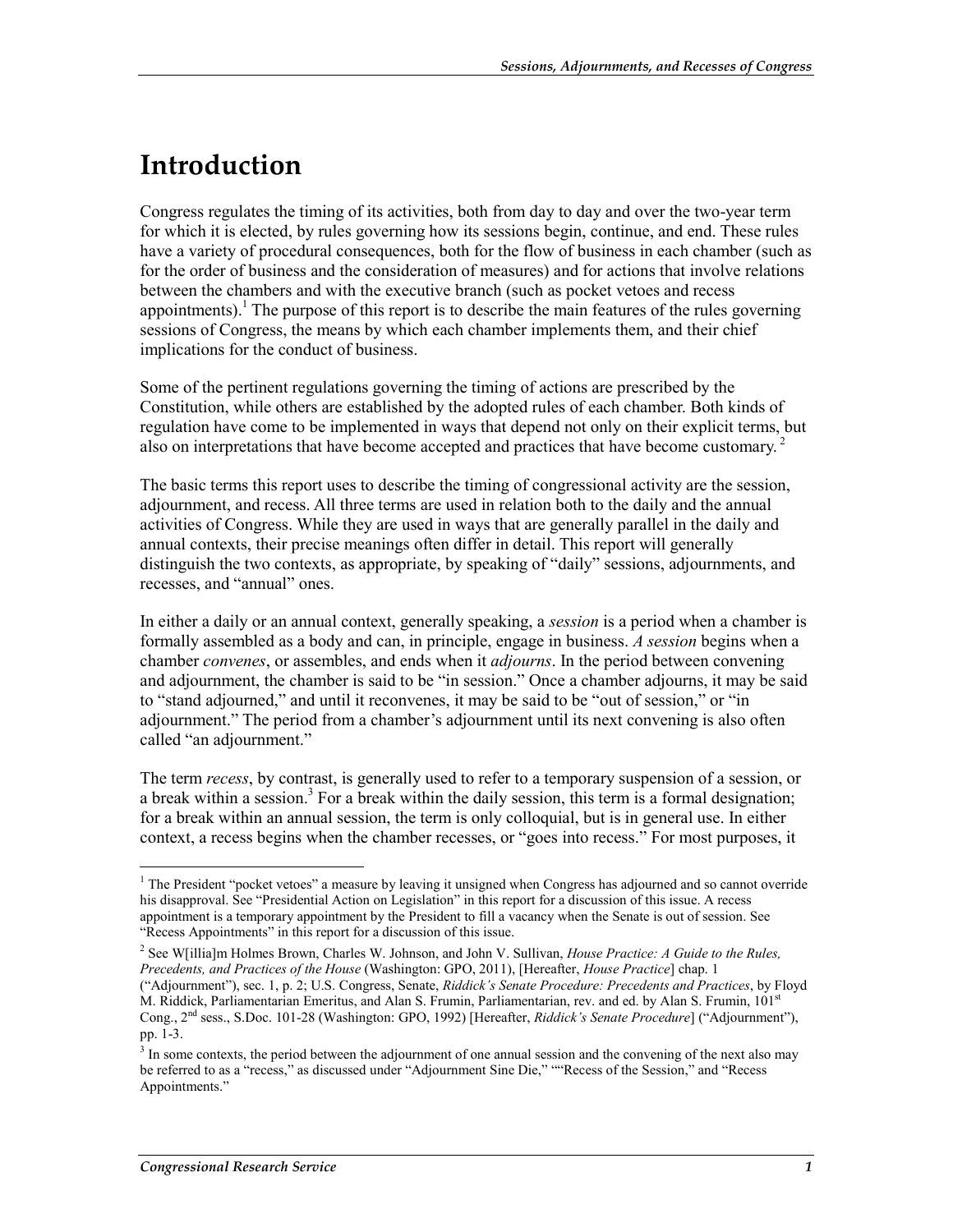can be said that a recess, like an adjournment, ends when the chamber reconvenes. During the period between recessing and reconvening, the chamber is said to be "in recess" or to "stand in recess." When a chamber reconvenes from a recess, the suspended session resumes. For some purposes, nevertheless, it can be convenient to speak of a period between convening and recessing, or between reconvening and adjourning, or between recesses, also as "a session."

Although these basic explanations of the terms reflect common usage in the congressional context, they do not always take full account of the technical meanings that each term may bear in connection with specific chamber rules and precedents or with various interpretations of provisions of the Constitution. These technical meanings, moreover, may also vary from one formal context to another, or between the House and Senate. It is the intent of this report, throughout, to identify and distinguish the various senses, both formal and informal, in which the respective terms are being used.

This report first describes how pertinent rules and practices regulate the daily sessions of Congress and their adjournments and recesses, including discussion of the "legislative

*Session.* A period when a chamber is formally assembled as a body and can, in principle, engage in business.

*Adjournment*. The means through which a session is ended.

*Recess*. A temporary suspension of a session; a break within a session.

day." It then develops a corresponding discussion for the annual sessions of Congress, which addresses, among other things, the use of "pro forma sessions." The report clarifies certain situations in which terms may simultaneously apply in different ways in relation to the daily session and to the annual session. Finally, the report notes some of the most important implications of the occurrence of sessions, adjournments, and recesses in relation to such matters as presidential action on legislation, recess appointments by the President, the operation of statutory expedited procedures ("fast track" procedures), and "lame duck" (post-election) sessions.

## **Daily Sessions and Their Adjournments and Recesses**

In context of the daily activities of Congress, each chamber convenes, or assembles, by being called to order by the chair; it is then commonly said to be "in session." Once a daily session is convened, a chamber remains in session, in this sense, until it adjourns for the day (or perhaps until it recesses for the day, although, as elaborated later, the formal effect of recessing is in some respects different).

Generally speaking, it is only when the chamber is in session in this sense that it can engage in official business. When a chamber is in session, in this sense, a presiding officer will be in the chair, Members may be present in their official capacities and participate in acts of the body, and the presence of a quorum may be required. In particular circumstances, however, either chamber may provide that, during a specific daily session, no business, or none of specified kinds, may  $\text{occur.}^4$ 

This account draws in part on observations offered by Elizabeth Rybicki, specialist on Congress and the Legislative Process in the Government and Finance Division of the Congressional Research Service.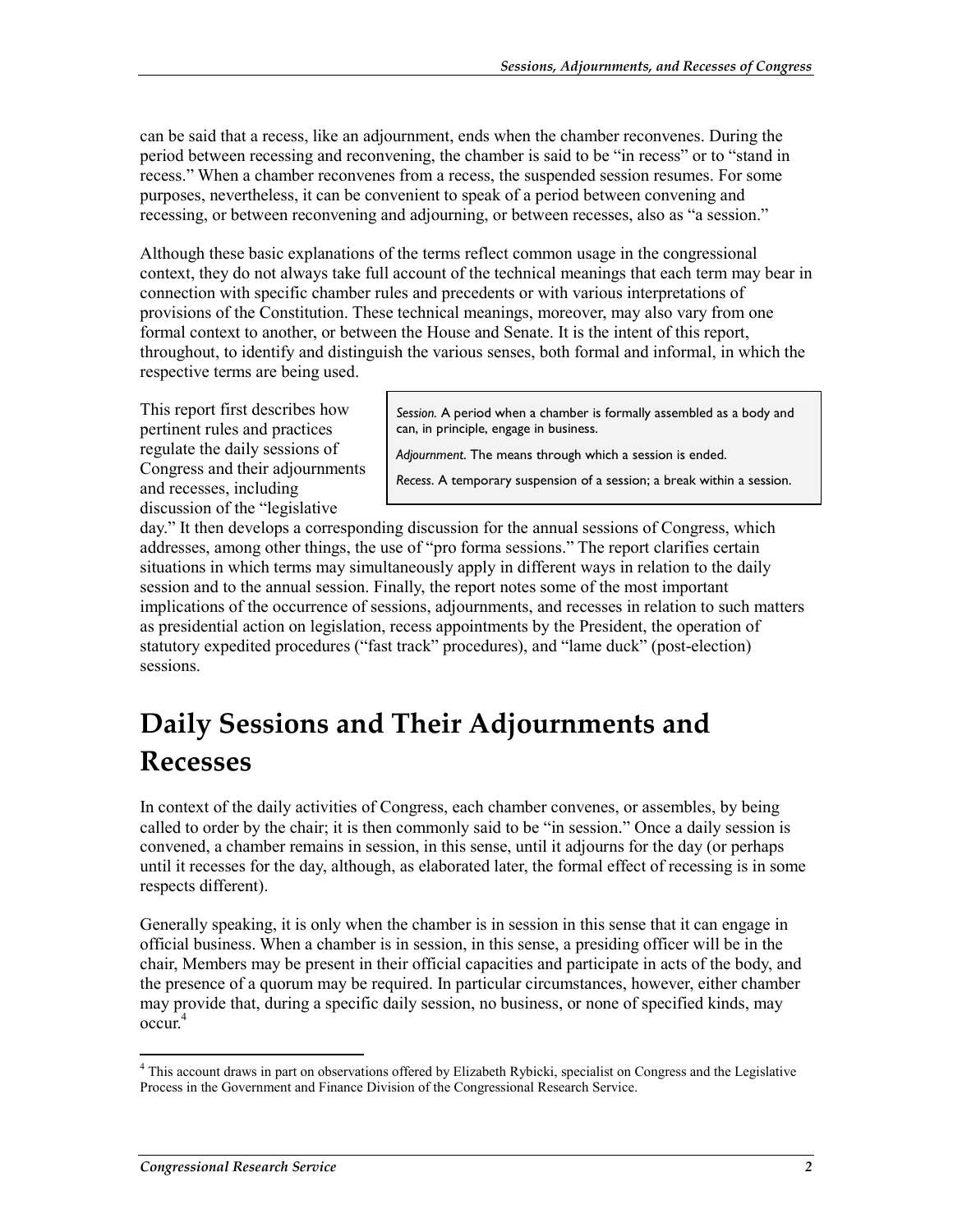In these terms, the period between the convening of a daily session and its adjournment or recess is necessarily a continuous period of time. Normally, on any day on which a chamber convenes, it adjourns (or recesses for the day) later on the same day. A calendar day on which a chamber convenes and then adjourns or recesses until a later calendar day may be called a "calendar day of session" or, more informally, simply a "day of session" for that chamber. In some Senate contexts, the term "session day" is used in a technical sense, especially, as described later, in connection with expedited or "fast track" procedures. The House, on the other hand, makes no use of this term in formal contexts.

It sometimes happens that a chamber convenes on one day and remains continuously in session, without adjourning or recessing, until the next calendar day (or even until some later day). Whether it might be appropriate to describe such a period as a single "day of session" or two (or more) could depend on the specific procedural context. If, on the other hand, a chamber were to be out of session at all points throughout an entire calendar day, it could not, in general, be appropriate to speak of that day as a "day of session" for that chamber.

### **Adjournment from Day to Day**

An adjournment of the daily session of either chamber, more formally called an *adjournment from day to day*, terminates that daily session. More technically, an adjournment from day to day terminates a "legislative day," a concept that is more fully addressed below in the section on "Relation of "Days of Session" and Legislative Days."

A chamber normally adjourns its daily session by adopting a motion to adjourn.<sup>5</sup> The Senate sometimes adjourns, instead, by agreement to a unanimous consent request. In the practice of the House, however, adjournment by unanimous consent occurs only by declaration of the Speaker, and only "when no Member is available" to offer the motion.<sup>6</sup> The Senate also may adjourn pursuant to a previous order setting the time at which adjournment will occur; $\frac{7}{1}$  the House generally does not use such a practice. Finally, Senate rules authorize the chair to declare a daily adjournment of the Senate if notified of an "imminent threat."8

Once a chamber adjourns, it is "in adjournment." At that point, no daily session is in progress, which means, in general, that the chamber cannot conduct any official business as a body.  $A$ chamber may, however, adopt orders (while it is in session) providing that certain kinds of administrative business, such as the receipt of messages from the President or reports of committees, may occur during an adjournment.

<sup>&</sup>lt;sup>5</sup> In both the House and Senate, this motion is not subject to debate, amendment, or a motion to lay on the table. With only narrow exceptions, the motion is in order at any point in the proceedings. *House Practice*, pp. 2-3; *Riddick's Senate Procedure*, p. 3. It is normally offered by a member or designee of the leadership of the majority party, which is accorded the responsibility for arranging the schedule of the chamber, and is usually adopted by voice vote.

<sup>6</sup> *House Practice*, chap. 1 ("Adjournment"), sec. 5, p. 5.

<sup>7</sup> *Riddick's Senate Procedure* ("Adjournment"), p. 5.

 $8$  S.Res. 296 (108<sup>th</sup> Cong.) established a standing order allowing the presiding officer in the Senate to declare a recess or adjournment of less than three days when he or she has been notified of an "imminent threat." This standing order also authorizes the majority and minority leaders (or their designees), when the Senate is out of session, to modify any order as to the time or place for reconvening after a recess or adjournment of less than three days when warranted by "intervening circumstances." The House addresses such situations through recesses, as explained in the next section.

<sup>&</sup>lt;sup>9</sup> This statement requires modification for the House of Representatives, as discussed in the following section on "Recess of the Daily Session."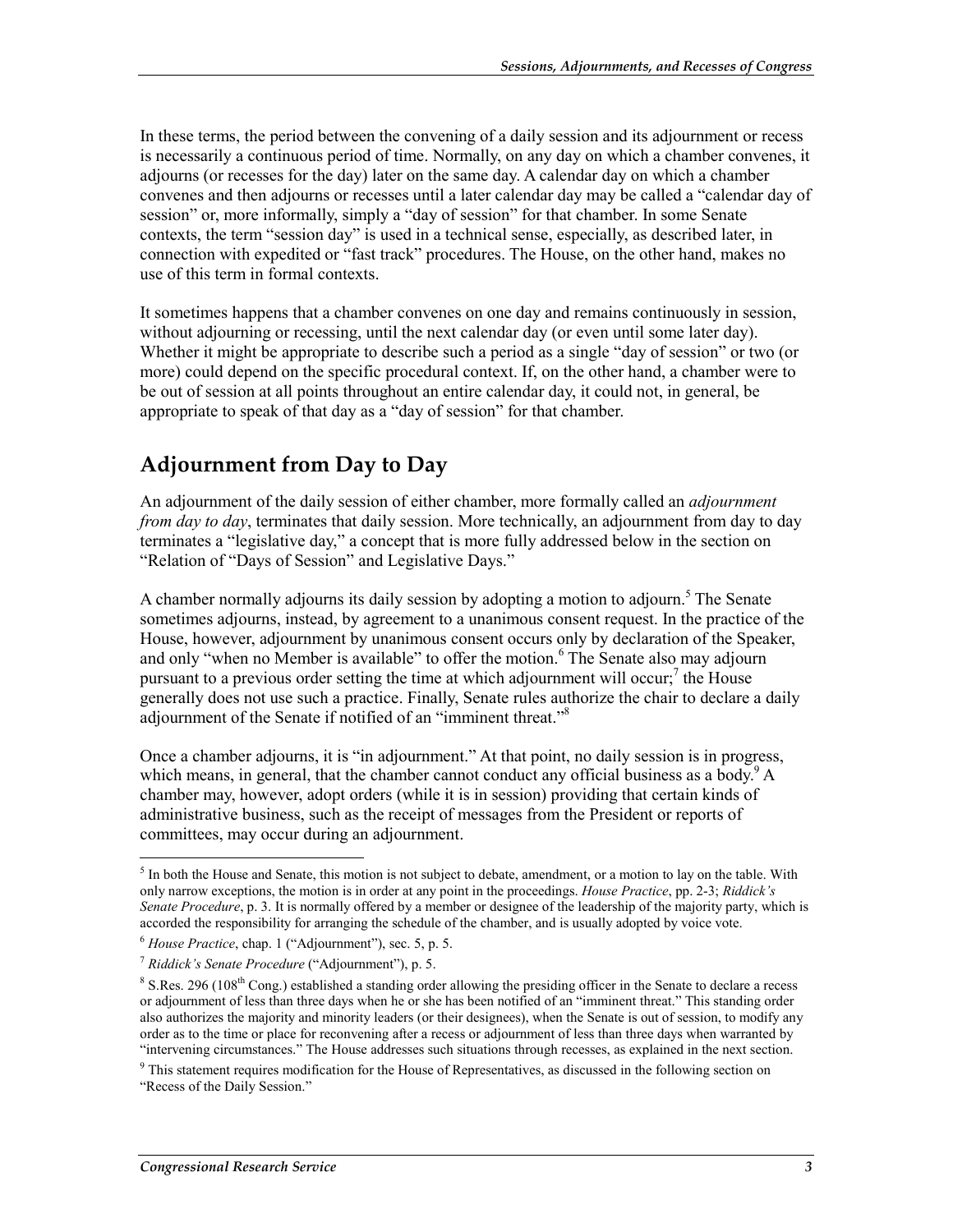When a chamber reconvenes after a daily adjournment, a new daily session begins. At that point, the daily order of business prescribed by chamber rules begins anew. In each chamber, for example, a new calendar day of session begins with a prayer by the Chaplain and the recitation of the Pledge of Allegiance. Any legislation that was under consideration and pending at the adjournment of the previous day's session is converted into the unfinished business of the new daily session.<sup>10</sup>

During a daily session, either chamber may (by motion, resolution, or unanimous consent) adopt an order setting the time when it will reconvene after it adjourns. If a chamber adjourns its daily session in the absence of such an order, it reconvenes in accordance with a resolution specifying the normal schedule of the chamber that it typically adopts at the beginning of each new Congress. $^{11}$ 

### **Recess of the Daily Session**

In addition to a daily adjournment, which terminates a daily session, a chamber may take a recess within its daily session. For example, a chamber may recess while awaiting the arrival of a specific item of business, or in order to convene in a joint meeting with the other chamber to hear an address by a foreign dignitary. Unlike a daily adjournment, a recess of the daily session does not terminate the daily session. Instead, when a chamber reconvenes after a recess, the same daily session resumes, and business continues from the point it had reached when the recess began.

A recess often occupies only a brief period during a day's session. A chamber, however, also may recess its daily session overnight or for a longer period. In some respects, the effects of an overnight recess may resemble those of a daily adjournment. When the Senate reconvenes after an overnight recess, for example, it observes the same ceremonies that are customary when reconvening after an adjournment, such as the prayer and pledge of allegiance,  $12$  which is not done after a recess that takes place within a single calendar day. In the Senate, as well, it may in general appropriately be said that an overnight recess, like a daily adjournment, brings a calendar day of session to an end. When the House has reconvened after a recess overnight or longer, on the other hand, it has often omitted the ceremonies customary at the beginning of the next day's session, but has instead taken up the activity of the previous day from the point at which it had been suspended.

Formally, however, a recess, even one that lasts overnight, is unlike an adjournment, in that it does not procedurally terminate a legislative day*.* Whenever a chamber reconvenes after a daily recess, even if the recess began on a preceding calendar day, the previously existing legislative day is considered as resuming, and business continues from the point at which it stood when the recess began. In the terms being used here, as a result, a single legislative day may include more than one calendar day of session.

<sup>1</sup> <sup>10</sup> *House Practice*, chap. 55 ("Unfinished Business"), pp. 901-905. *Riddick's Senate Procedure (*"Unfinished Business"), pp. 1370-1380.

<sup>11</sup> See, for example, "Daily Hour of Meeting," proceedings in the House, *Congressional Record* [daily ed.], vol. 157, January 5, 2011, p. H28 (H.Res. 10), and "Fixing the Hour of Daily Meeting of the Senate," proceedings in the Senate, *Congressional Record* [daily ed.], vol. 157, January 5, 2011, p. S6 (S.Res. 3).

<sup>12</sup> *House Practice*, chap. 36 ("Order of Business; Privileged Business"), sec. 2, pp. 660-662; *Riddick's Senate Procedure* ("Prayer in the Senate"), p. 1004, ("Opening of a Daily Session of the Senate"), p. 1525.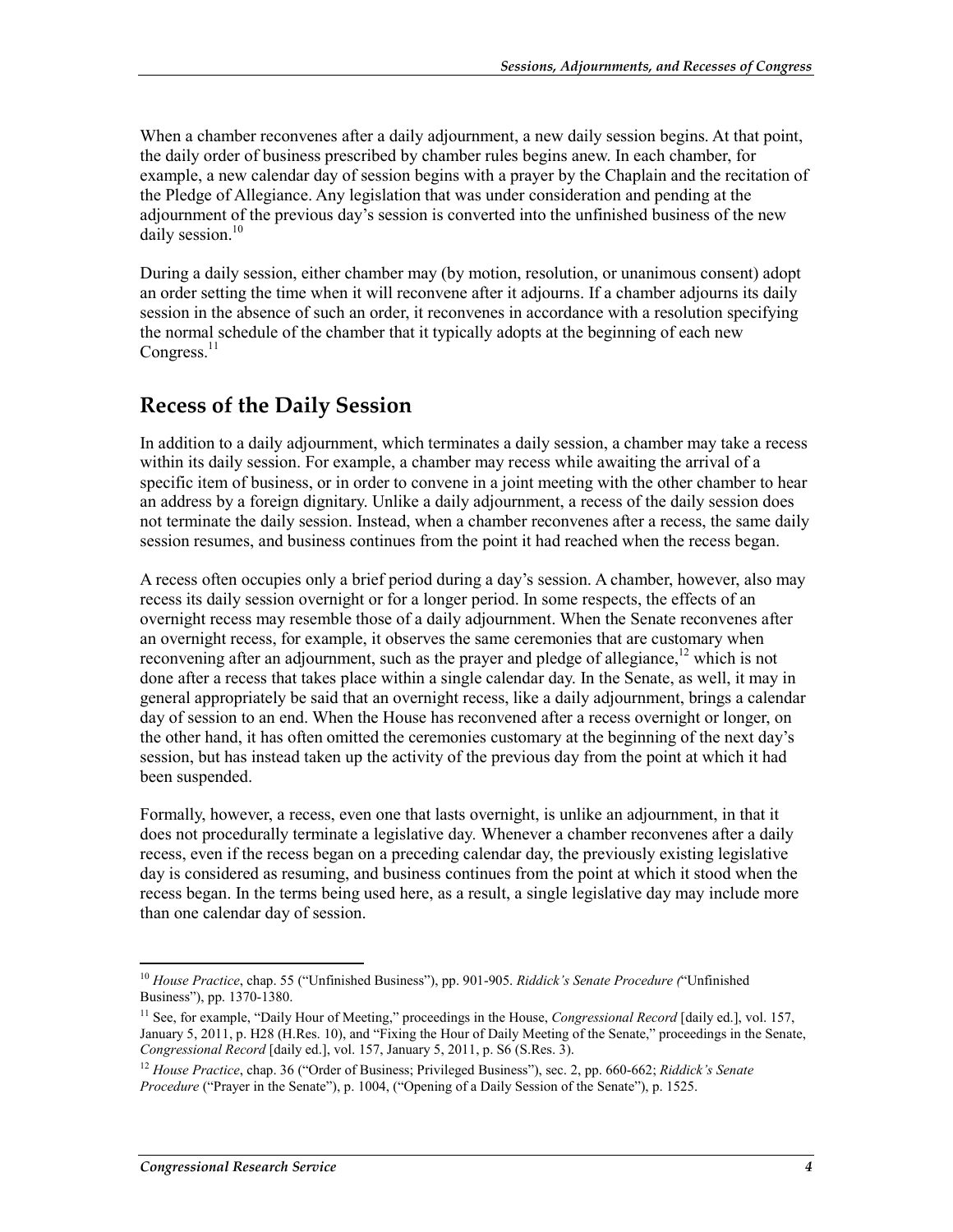In context of the daily sessions of Congress, accordingly, being in recess is in strict contrast with being in adjournment: the House or Senate may either be recessed or adjourned, but it cannot be in both states at the same time. In the same way, once a chamber has recessed, it can be said to be "in recess," but it cannot formally be described as "in adjournment."

The House and Senate differ, however, in their interpretation of the relation between a daily session and a recess thereof. The House considers its daily session to continue during a recess: the mace<sup>13</sup> remains in its place at the rostrum and certain forms of routine business may occur, such as the introduction of bills and the filing of reports by committees.<sup>14</sup> The Senate, by contrast, permits actions of this kind during a recess only pursuant to an "order, adopted by unanimous consent."<sup>15</sup> In this sense, although the House can be described as "in recess" between the time it recesses and the time it reconvenes, it cannot technically be described as "out of session" during that time. In the Senate, on the other hand, it might be considered proper to say that when the chamber is "in recess," it is "out of session."

#### **Bringing About a Recess of the Daily Session**

In both chambers, an order for a recess of the daily session will, in general, specify the time for reconvening; otherwise, it will most likely provide for reconvening "at the call of the chair." The means used to bring about a daily recess, however, differ between the two chambers. The Senate can bring about a daily recess by essentially the same means it may use for a daily adjournment. Senate rules give high precedence to a motion to recess, second only to the motion to adjourn.<sup>16</sup> The Senate also can recess by unanimous consent, or pursuant to an order previously adopted by unanimous consent.

In the House, by contrast, a motion simply to recess is not privileged.<sup>17</sup> Instead, House Rules allow a motion to authorize the Speaker to declare a recess, if the Speaker recognizes a Member for that motion.<sup>18</sup> Although the House could recess by unanimous consent or pursuant to a previous order, it more usually proceeds under this Rule by giving the Speaker authorization in advance to declare the recess. House Rules accord the Speaker also the general authority to declare a recess "for a short time" subject to the call of the Chair if no business is pending.<sup>19</sup> Finally, House Rules authorize the Speaker to declare an "emergency recess" subject to the call of the Chair when notified of an "imminent threat to [the] safety" of the House.<sup>20</sup>

<sup>&</sup>lt;sup>13</sup> The mace is a symbol of parliamentary authority and is displayed while the House is meeting in daily session. For further information, see CRS Report 98-396, *Guide to Individuals Seated on the House Dais*, by Valerie Heitshusen.

<sup>14</sup> *House Practice*, chap. 45 ("Recess"), sec. 1, p. 779.

<sup>15</sup> *Riddick's Senate Procedure* ("Recess"), p. 1082.

<sup>16</sup> The motion for a recess in the Senate is not debatable, and may not be laid on the table, but it is amendable. *Riddick's Senate Procedure* ("Recess"), pp. 1080-1081, 1084.

<sup>&</sup>lt;sup>17</sup> Privileged measures and actions are those that may interrupt the regular order of business. For further information, see CRS Report 95-563, *The Legislative Process on the House Floor: An Introduction*, by Christopher M. Davis.

<sup>18</sup> House Rule XVI clause 4. This motion is neither debatable nor amendable. *Constitution, Jefferson's Manual, and Rules of the House of Representatives, One Hundred Twelfth Congress, H.Doc. 111-157, 111<sup>th</sup> Cong., 2<sup>nd</sup> sess.,* [compiled by] John V. Sullivan, Parliamentarian (Washington: GPO, 2011), [hereafter *House Manual*]*,* sec. 913.

<sup>19</sup> House Rule I clause 12(a), *House Manual*, sec. 638.

<sup>20</sup> House Rule I clause 12(b), *House Manual*, sec. 639. In addition, if emergency conditions arise during a recess or adjournment, the Speaker may alter the time for the House to reconvene from that previously ordered. House Rule I clause 12(c). See *House Practice*, chap. 1 ("Adjournment"), p. 2. For corresponding Senate practices, see note 8 and (continued...)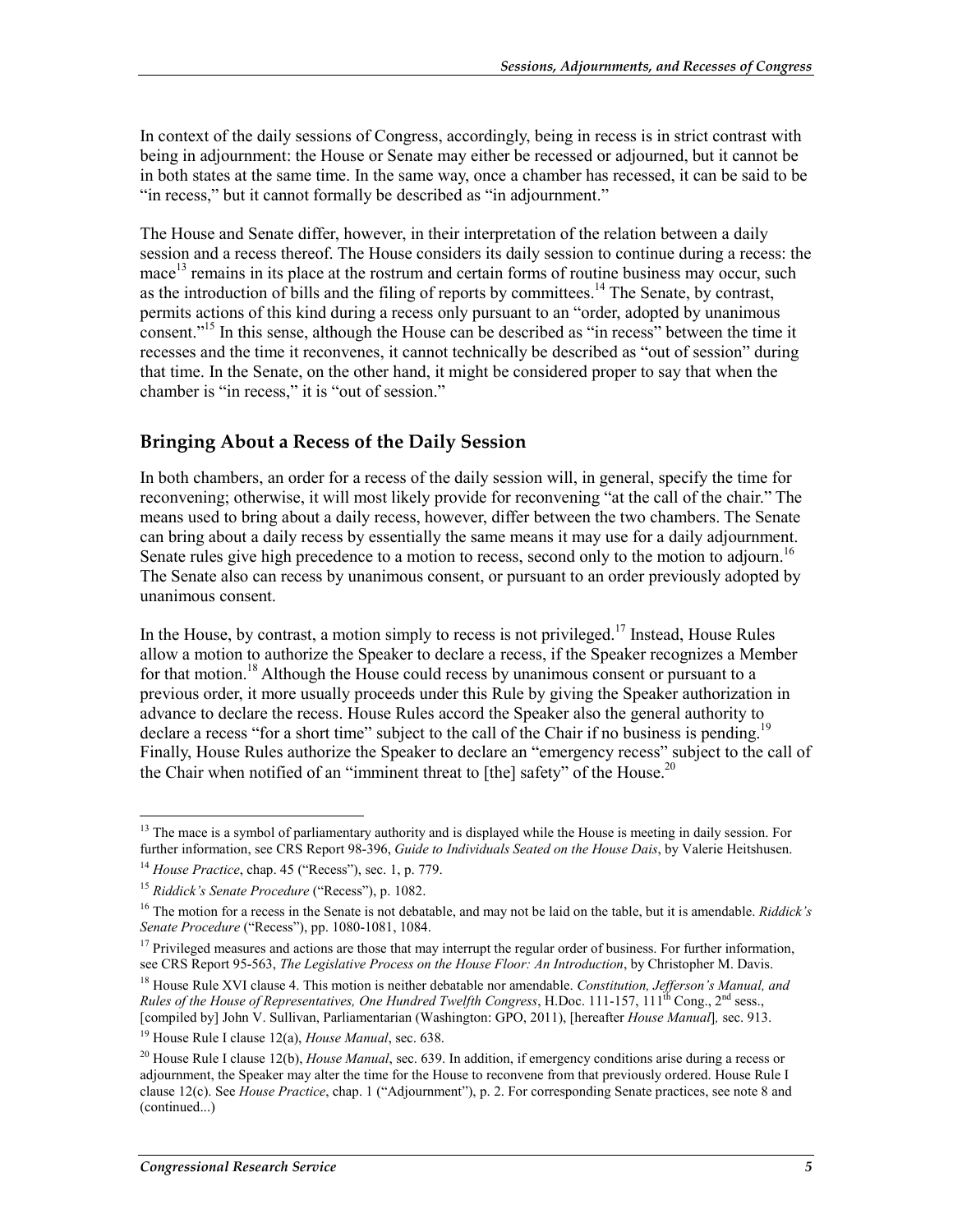Except under the rule providing for an emergency recess, or in accordance with a previous order of the House itself, the House cannot recess while sitting as the Committee of the Whole.<sup>21</sup> Instead, the Committee of the Whole would first have to rise, and the House would then recess using the procedures just described.<sup>22</sup>

### **Relation of "Days of Session" and Legislative Days**

The distinction between recesses and adjournments (of the daily session) underlies the concept of the "legislative day." Although the term "legislative day" is sometimes informally used to mean a calendar day on which a chamber is in session, this usage is, in most technical contexts, incorrect. In cases when the significant distinction is whether or not any daily session of a chamber occurred on a specific calendar day, it will be less ambiguous or misleading simply to speak of a calendar day of session of the chamber (or, more informally, as suggested earlier, of a "day of session").

A calendar day of session*,* in this sense*,* and a legislative day will not necessarily begin and terminate at the same point in time. A legislative day ends only when the chamber adjourns, and a new legislative day begins whenever the chamber reconvenes after an adjournment. When a chamber reconvenes after recessing, by contrast, no new legislative day begins, because no adjournment has intervened. If the chamber has recessed overnight, clearly a new calendar day of session begins, but still there is no new legislative day. As a result, a legislative day is not always the same as a "day of session," in either the House or Senate. By recessing overnight rather than adjourning, a chamber may continue a single legislative day into a second calendar day. By repeating this proceeding, a chamber may continue the same legislative day for many days, even for several weeks or months.

A chamber may make use of this proceeding in order to bring about desired procedural consequences. In the Senate, for example, rules prescribe that a "morning hour," during which several orders of routine "morning business" are supposed to take place, is to occur at the beginning of each new legislative day. For several decades late in the 20<sup>th</sup> century, the Senate often remained in the same legislative day for extended periods by continuing to recess overnight (and even over weekends) rather than adjourning. By this means it avoided the possibility that the requirement for a "morning hour" could be used for dilatory purposes. The House, for various purposes, has also occasionally made use of such a proceeding. Nowadays, however, both chambers normally adjourn at the end of each daily session, which means that in practice, the calendar day and the legislative day usually coincide.<sup>23</sup>

Conversely, instead of taking a short recess within a calendar day, a chamber may adjourn briefly and reconvene later on the same day. (For this purpose, before the chamber adjourns, it will agree

 $\overline{a}$ 

<sup>(...</sup>continued)

text at that point.

<sup>&</sup>lt;sup>21</sup> The Committee of the Whole is a parliamentary device that affords the House broad opportunities for considering amendments. For further information, see CRS Report RL32200, *Debate, Motions, and Other Actions in the Committee of the Whole*, by Bill Heniff Jr. and Elizabeth Rybicki.

<sup>22</sup> *House Practice*, chap. 45 ("Recess"), sec. 1, p. 779.

<sup>23</sup> *House Practice*, chap 1 ("Adjournment"), p. 3; *Riddick's Senate Procedure* ("Adjournment"), p. 14. In current practice, the Senate usually adjourns its daily session after first giving unanimous consent that, on the following day, "morning hour" proceedings be dispensed with.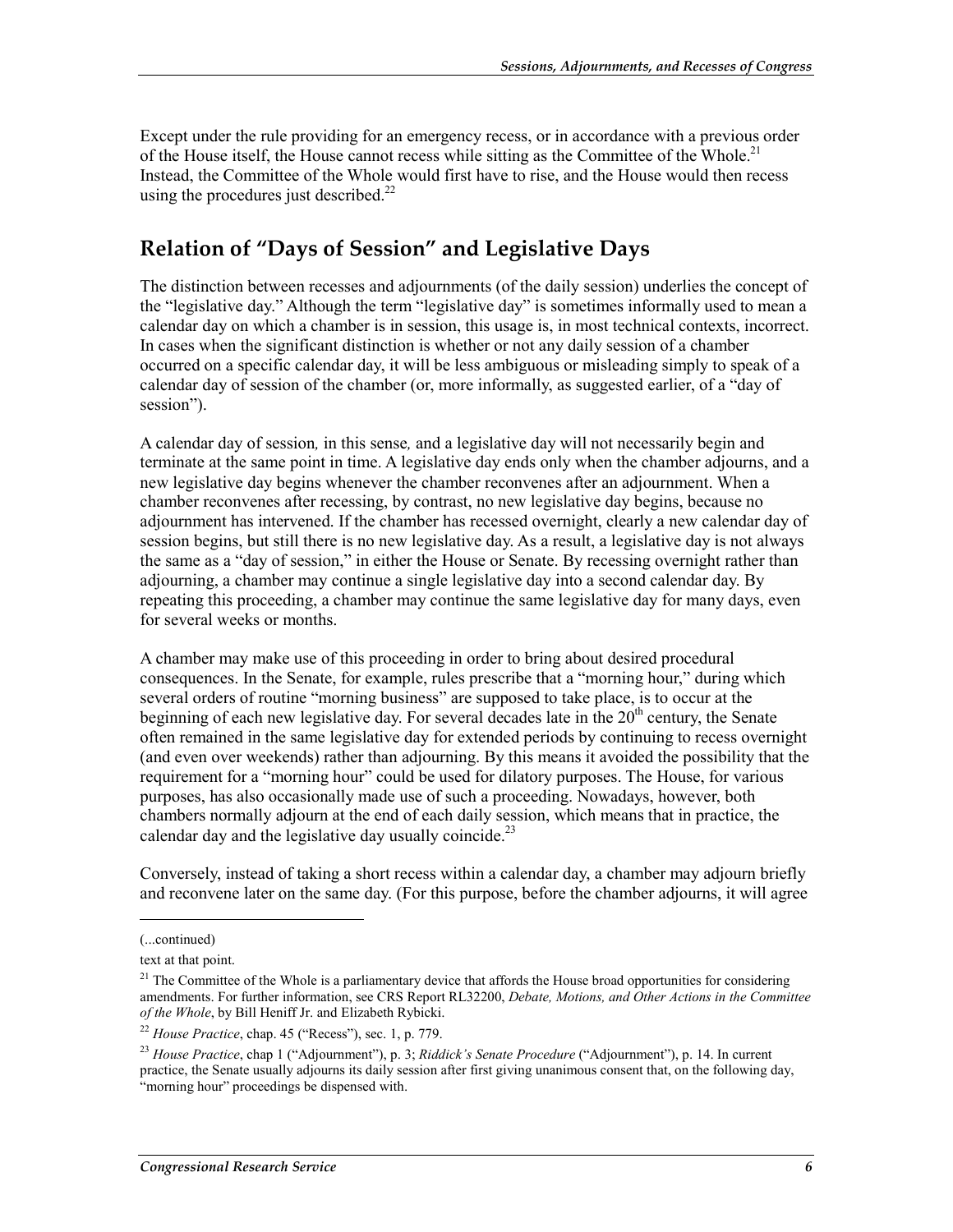to an order specifying the time for it to reconvene.) In this case, when the chamber reconvenes, a new legislative day begins, even though the calendar day remains the same, because an adjournment has intervened between the two periods of session. By this means, a chamber may convene for more than one legislative day on a single calendar day.

*Legislative Day.* A period beginning with the convening of a chamber after an adjournment and ending with an adjournment.

*(Daily) Session.* A period (on a calendar day) during which a chamber is in session.

*"Day of Session*." Informal term to describe a calendar day during some part of which a chamber is in session.

*Daily Adjournment (Adjournment from Day to Day)*. The means through which a legislative day is terminated. If the chamber does not reconvene until the following calendar day, the adjournment also terminates a "day of session."

*Daily Recess*. The means through which a legislative day is suspended. When the chamber reconvenes, the same legislative day continues, even if the recess extended overnight, and thereby terminated the previous "day of session."

For instance, Senate Rules provide that when a measure is reported from committee, it must normally lie over for a period stated in legislative days before it can be taken up for consideration. Similarly, House Rules provide that a "special rule" (a resolution reported by the Committee on Rules, establishing a special order of business) may not be considered on the same day reported, except by a two-thirds' vote, and this requirement is interpreted in terms of the legislative day*.* 24 Either chamber may more quickly satisfy a layover requirement defined in terms of legislative days by adjourning for a few minutes and immediately reconvening in a second

legislative day on the same calendar day. In recent times, each chamber has used such a proceeding only occasionally.  $25$ 

#### **Constitutional Restriction on Daily Adjournments and Recesses**

In setting times for reconvening after a daily adjournment, both chambers are restricted by the Adjournments Clause of the Constitution, which requires that "Neither House, during the session of Congress, shall, without the Consent of the other, adjourn for more than three days ....<sup>"26</sup> Under this provision, neither chamber, acting on its own sole authority, can authorize a daily adjournment to a day more than three full calendar days thereafter.<sup>27</sup> In practice, Congress interprets this constitutional restriction on adjournments of the daily session as applicable also to daily recesses: a chamber may not arrange to stand in recess continuously for more than three full calendar days without having received the consent of the other.<sup>28</sup>

<sup>24</sup> House Rule XIII clause 6(a), *House Manual*, sec. 857. See especially the second paragraph of the Parliamentarian's commentary.

 $^{25}$  Both chambers sometimes interpret references in the Rules simply to "days," without qualification, as meaning legislative days rather than calendar days (or "days of session"). Hinds, Asher C., *Hinds' Precedents of the House of Representatives of the United States* (Washington: GPO, 1907), vol. IV, sec. 3192. *Riddick's Senate Procedure* ("Day"), pp. 712-715.

<sup>&</sup>lt;sup>26</sup> Article I, Section 5, clause 4.

<sup>&</sup>lt;sup>27</sup> According to the practice of the House, and apparently of the Senate as well, the three days must include either the day on which the recess begins or the day on which it ends, but Sunday is excluded from the count. *House Practice*, chap. 1 ("Adjournment"), sec. 10, p. 8; *Riddick's Senate Procedure* ("Day"), p. 714.

<sup>28</sup> *House Practice*, chap. 1 ("Adjournment"), sec. 13, pp. 11-12; *Riddick's Senate Procedure* ("Adjournment"), pp. 17- 21.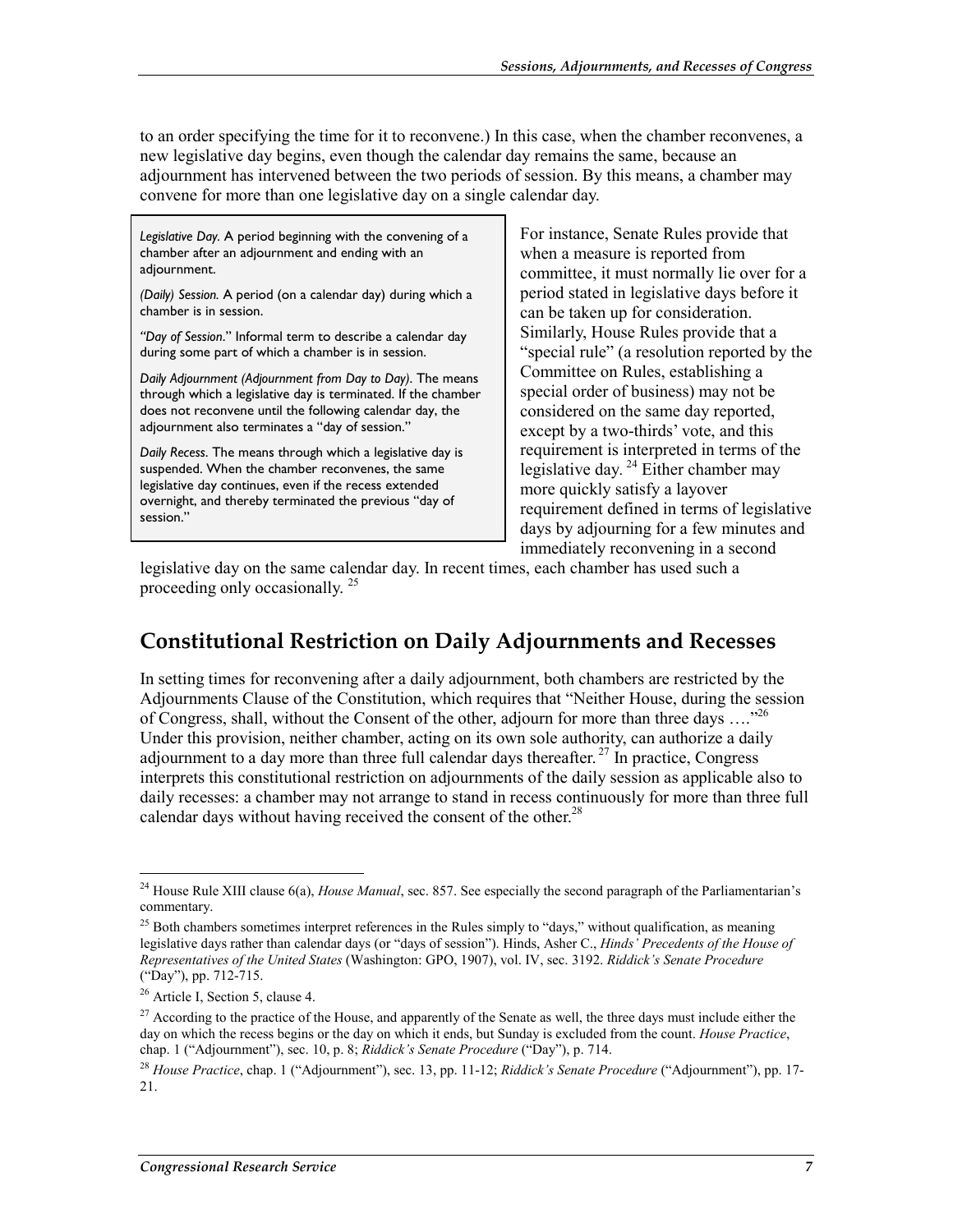When either chamber plans to adjourn or recess its daily session for three days or more*,* Congress has developed two means of satisfying this constitutional requirement. One is for the two chambers to adopt an "adjournment resolution," which is a concurrent resolution in which each gives the other permission to suspend its daily sessions for the desired period. Concurrent resolutions are appropriate for this purpose, because the concurrent resolution is a form of measure that requires the approval of both chambers, but is not presented to the President for approval.

The other means by which a chamber can effectively suspend its daily sessions for three days or more is for it to establish a schedule under which it meets at least every third day. The "three days" of such a break must include either the last day the chamber meets before the break, or the first day after the break. These meetings, held for the purpose of avoiding the necessity of obtaining the consent of the other to an adjournment or recess of three days or more, are known as "pro forma sessions." Both adjournment resolutions and pro forma sessions are discussed more fully in the following section on annual sessions.

## **Annual Sessions and Their Adjournments and Recesses**

Essential points from the previous section may be summarized by saying that, in respect to its daily sessions, the House or Senate is *in session* whenever it is formally convened, but whenever it has *adjourned*, it is *in adjournment*, and is *out of session*, until it reconvenes. When a chamber has taken a *recess*, it is not *in adjournment*, but it is *in recess* (and the House, at least, cannot then for all purposes be described as *out of session*). These concepts apply to annual sessions in ways that are largely analogous, but the different context leads to some differences in application.

#### **Annual Sessions of Congress**

Like a daily session, an annual session of either chamber begins when the session is formally convened and continues until it adjourns. The adjournment of an annual session is an *adjournment sine die*. In contemporary practice, the period between the convening of an annual session and an adjournment sine die typically encompasses a substantial portion of the year.<sup>29</sup>

#### **Regular Sessions**

The Constitution regulates annual sessions by providing that "The Congress shall assemble at least once in every year, and such meeting shall begin at noon on the 3d day of January, unless they shall by law appoint a different day."30 Even though this provision does not use the word "session," a "meeting" of Congress pursuant to its provisions is understood to constitute an annual session, and this session is understood to "begin" with its "assembly," or convening. A session of Congress, in this sense, involves annual sessions of both the House and the Senate that are concurrent (or, in general, at least roughly concurrent).

<sup>&</sup>lt;sup>29</sup> For example, in the 111<sup>th</sup> Congress, the first session began on January 6 and ended on December 26, 2009; the second session began on January 5 and ended on December 29, 2010.

<sup>&</sup>lt;sup>30</sup> Amendment XX, Section 2.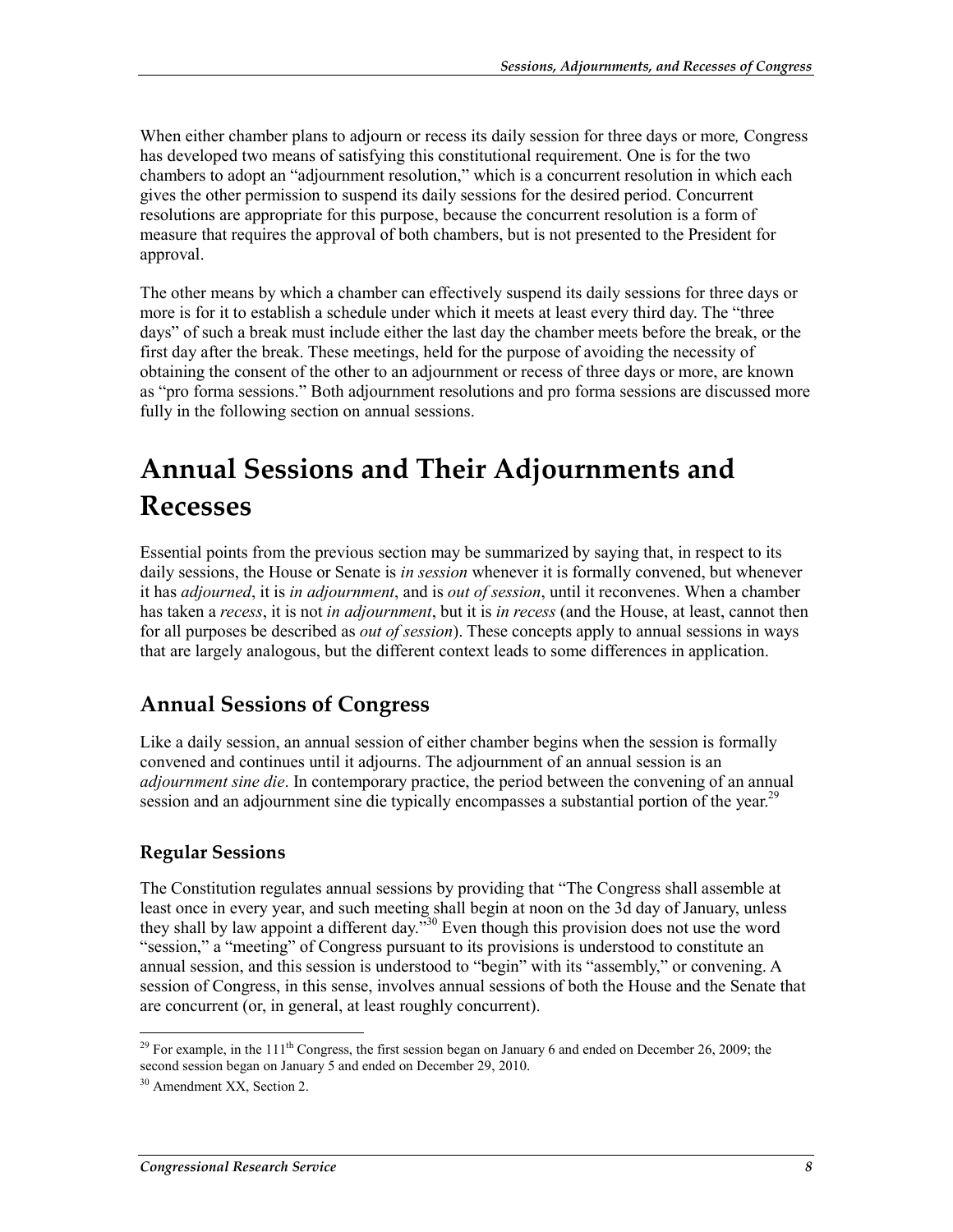Each Congress is elected for a two-year term of office, so that the term of office of each Congress comprises two regular annual sessions. Each Congress is identified by its numerical sequence; for example, the Congress that first convened in January 2011 was the  $112<sup>th</sup>$  Congress. Each annual session is identified by its sequence within its own Congress; for example, the session that convened in January 2012 was the second session of the  $112<sup>th</sup>$  Congress.

For the first annual session of a new Congress, the Senate is normally convened by the Vice President or by its President pro tempore;<sup>31</sup> the House of Representatives is normally convened by the Clerk of the previous House.<sup>32</sup> Each chamber then engages in organizing activities, including the swearing-in of newly elected Members, the establishment of a quorum, and notification to the other branches. The House adopts its Rules and elects its officers; the Senate accomplishes any desired changes to its previous Rules and officers. These organizing actions are valid for the entire Congress, so that, in any later annual session of the same Congress, each chamber is normally convened by its existing presiding officers, and may then proceed at once to business.

#### **Extraordinary Sessions**

The President may call additional sessions of Congress, pursuant to his constitutional power "on extraordinary Occasions, [to] convene both Houses, or either of them."<sup>33</sup> A session called by the President pursuant to this authority is known as an "extraordinary" session. An extraordinary session stands on the same basis as the regular sessions in respect of its beginning, recess, and adjournment. Accordingly, the basic observations offered in this report section may be extended to extraordinary sessions without material modification, and this report uses the term "annual session" (as contrasted with the "daily session") to include extraordinary as well as regular sessions.

Under contemporary conditions, the exercise of this Presidential power has seldom proved necessary, for each regular annual session normally continues to meet throughout most of the year. If, however, the President were to call an extraordinary session after the sine die adjournment of one regular annual session and before the convening of the next, the Presidentially called session would be a separate session of Congress, additional to the regular annual sessions that convene pursuant to the Constitution, and would receive a separate number within the regular sequence. For example, the second session of the  $76<sup>th</sup>$  Congress in 1939 was an extraordinary session, convened by the President after the sine die adjournment of the first session; as a result, the final regular session of the  $76<sup>th</sup>$  Congress, which convened in 1940, became the third session of that Congress. If, on the other hand, the President were to convene Congress at a time between the convening and sine die adjournment of a regular annual session, that same annual session would reconvene and continue to meet. For example, when President Truman called the  $80<sup>th</sup>$  Congress back in 1948, the second session of that Congress had not

<sup>&</sup>lt;sup>31</sup> The Vice President is the President of the Senate. The President pro tempore presides in the Vice President's absence.

<sup>&</sup>lt;sup>32</sup> House Practice, chap. 5 ("Assembly of Congress"), sec. 4, p. 156. Senate Rule I paragraph 1, in U.S. Congress, Senate, *Senate Manual, Containing the Standing Rules, Laws, and Resolutions Affecting the Business of the United States Senate*, prepared by Matthew McGowan under the direction of Jean Parvin Bordewich, staff director, Committee on Rules and Administration,  $112^{th}$  Cong.,  $1^{st}$  sess., S.Doc. 112-1 (Washington: GPO, 2011), sec. 1.

<sup>&</sup>lt;sup>33</sup> Article II, Section 3.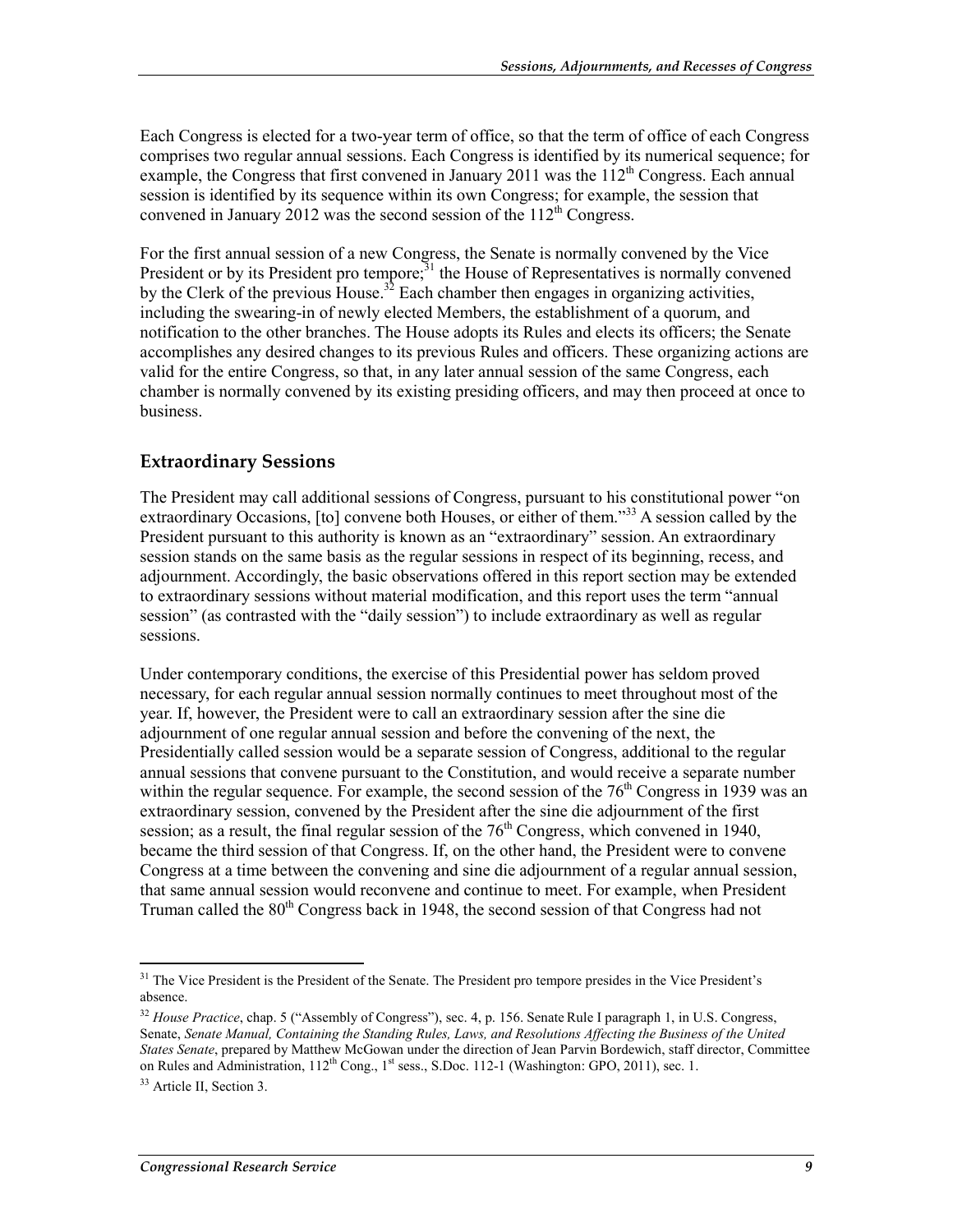adjourned sine die; as a result, the assembly of Congress pursuant to the President's call represented a continuation of that second session.

#### **Adjournment Sine Die**

Just as a daily session continues until an adjournment from day to day, so an annual session (of either chamber) continues until an *adjournment sine die* (or "sine die adjournment"). In essence, an adjournment sine die simply means "an adjournment that ends an annual session." The literal meaning of "sine die" is "without day;" the implication is that the session is adjourning *without* having set any *day* for a subsequent meeting.<sup>34</sup> When a chamber has established no date on which to return for any further meeting of the same annual session, the consequence is that it will not meet again until it assembles for its next annual session.<sup>35</sup> Accordingly, an adjournment sine die necessarily brings an annual session to an end, and when Congress reconvenes after an adjournment sine die, a new annual session begins; for instance, the sine die adjournment of Congress in December 2009 terminated the first session of the  $111<sup>th</sup>$  Congress, and when Congress next assembled in January 2010, it thereby began the second session of the  $111<sup>th</sup>$ Congress.

In the sense applicable to the annual sessions of Congress, once either chamber convenes its session, it remains "in session" until it adjourns sine die. In the same sense, in the period between the sine die adjournment of one annual session and the convening of the next, the chamber can properly be said to be "in adjournment" and "out of session." Although this period is sometimes spoken of as a period of sine die adjournment, it is also referred to as a recess between sessions or an "intersession recess." The pertinence of this usage is clarified in the following section on "Recess of the Session and in the later section on "Lame Duck Sessions."

#### **"Recess of the Session"**

As with the daily session, each chamber can also suspend its annual session for a period without adjourning it. A chamber may do so by adjourning (or recessing) its daily session to a time several days, or more, distant. When it does so, the annual session is not adjourned sine die, but only temporarily interrupted. When the chamber convenes for its next daily session following a temporary break of this kind, the annual session of the chamber that was already in progress continues in being. That is, the same numbered session of Congress (for example, the first session of the  $112^{th}$  Congress) resumes.

Such a suspension of daily sessions in the course of the annual session is often referred to as a "recess," meaning, implicitly, a recess of the annual session. This usage generally parallels the use of "recess" in relation to the daily session, meaning, in both cases, a temporary break that does not terminate the session. When referring to a break within the annual session, however, the term "recess" does not serve as a parliamentary term of art, but instead simply as a convenient,

<sup>1</sup> <sup>34</sup> In congressional usage, the phrase is usually pronounced "sign a dye."

<sup>&</sup>lt;sup>35</sup> Under contemporary conditions, Congress normally adjourns its annual sessions subject to contingent authority granted to some group of leaders of the two chambers to reconvene them "whenever the public interest shall warrant it" (or equivalent language). *House Practice*, chap. 1 ("Adjournment"), sec. 10, p. 9. Some considerations generated by this mode of proceeding are discussed in the sections on "Presidential Action on Legislation" and on ""Lame Duck Sessions," below.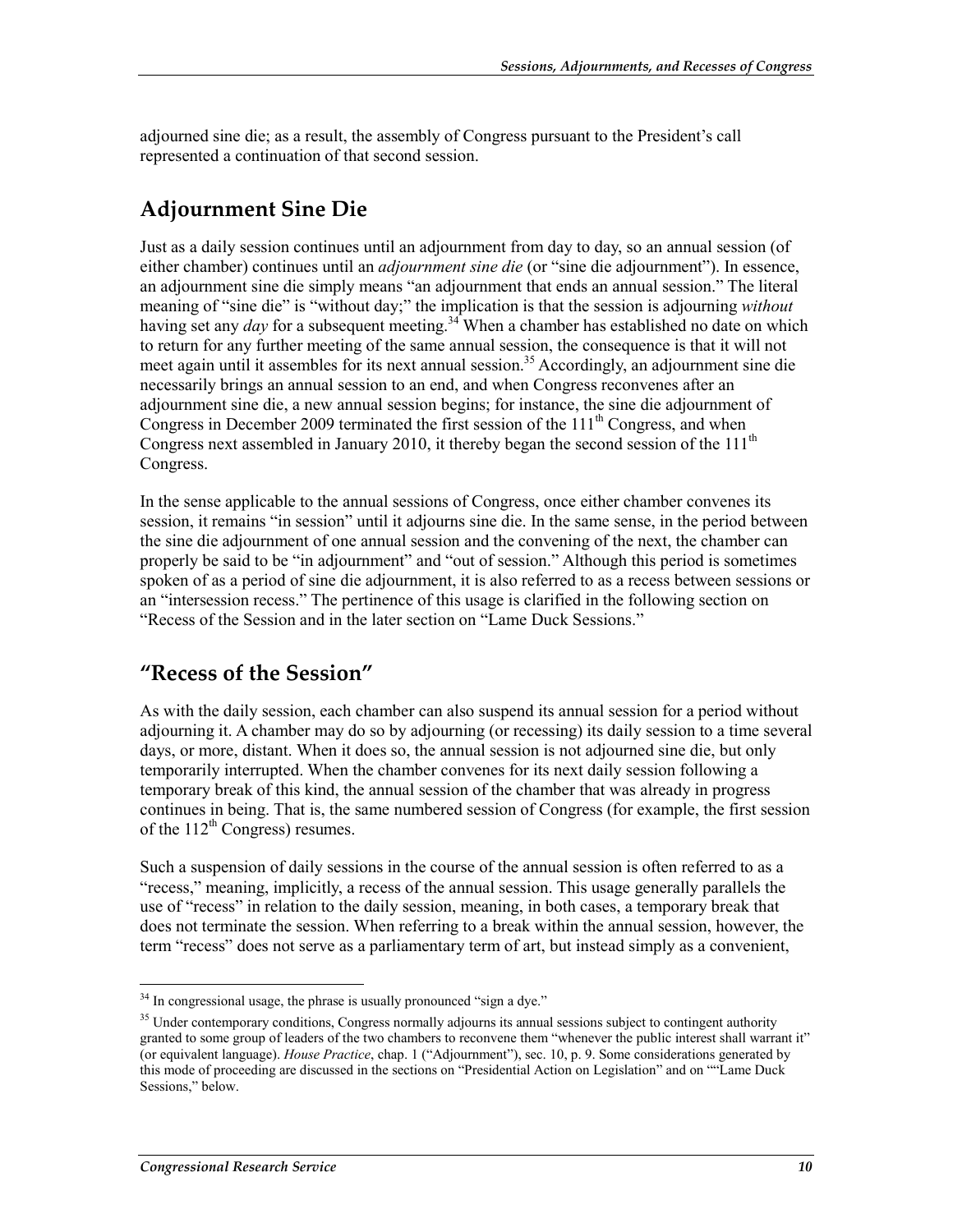and widely understood, form of reference. In this respect, usage in relation to the annual session contrasts with that in relation to the daily session.

The significance of a recess within an annual session of Congress depends on its length. As noted earlier, the Adjournments Clause of the Constitution prohibits either chamber from adjourning for more than three days without the consent of the other. This requirement is understood to apply not only to sine die adjournments, but also to periods within the annual session when the daily sessions of a chamber are suspended. In this way, the Adjournments Clause gives a distinct status to "recesses" of three days or more within an annual session. In conformity with the language of the clause, such periods are formally referred to as "adjournments for more than three days" within the annual session.<sup>36</sup> More informally, they are commonly called "recesses of the session" or "intrasession recesses." This latter usage is convenient when highlighting the contrast with periods of sine die adjournment between sessions, which, as discussed in the preceding section on "Adjournment Sine Die," are sometimes referred to as "intersession recesses."

As with sine die adjournments of a session, each chamber normally provides permission for the other to adjourn for three days or more by means of a concurrent resolution, adopted by both. Like the concurrent resolutions used for sine die adjournments, those used for adjournments for three days or more within the annual session may be referred to as "adjournment resolutions." In several respects, nevertheless, these concurrent resolutions function in ways that parallel the actions that provide for recesses of the daily session. Like a motion authorizing a daily recess, a concurrent resolution for a "recess of the session" normally establishes the date for each chamber to reconvene. When a chamber reconvenes after a daily recess, moreover, the business of the daily session resumes from the point at which it left off; similarly, when a chamber reconvenes after a "recess of the session," the business of the annual session resumes from the point it had reached when the daily sessions were suspended.

If the term "recess of the session" is restricted to adjournments of three days or more within a session, a "recess of the session" will then routinely be identifiable by the presence of a concurrent resolution authorizing each house to take the recess. This restriction, however, leaves no distinctive term for periods when the daily sessions are adjourned for fewer than three days. These briefer suspensions of daily sessions, too, may sometimes be spoken of as "recesses" in relation to the annual session.

These breaks of fewer than three days between daily sessions occur routinely. For example, it is common practice in each chamber to adjourn a daily session on Friday and not to reconvene until the following Tuesday, or to adjourn on Thursday and not reconvene until Monday. The practical effects of such a break are no different from those of a daily adjournment from one day to the next, or an overnight recess of the daily session. They have no significance in relation to the Adjournments Clause: not only do they not terminate the annual session, they do not even suspend it. A chamber may pursue such a schedule on its own authority, without the consent of the other, by any of the means specified in the section on daily adjournments.<sup>37</sup>

<sup>36</sup> *House Practice*, chap. 1 ("Adjournment"), part B, p. 8.

 $37$  These conclusions follow from the counting conventions described in note 27, including the exclusion of Sundays from the count.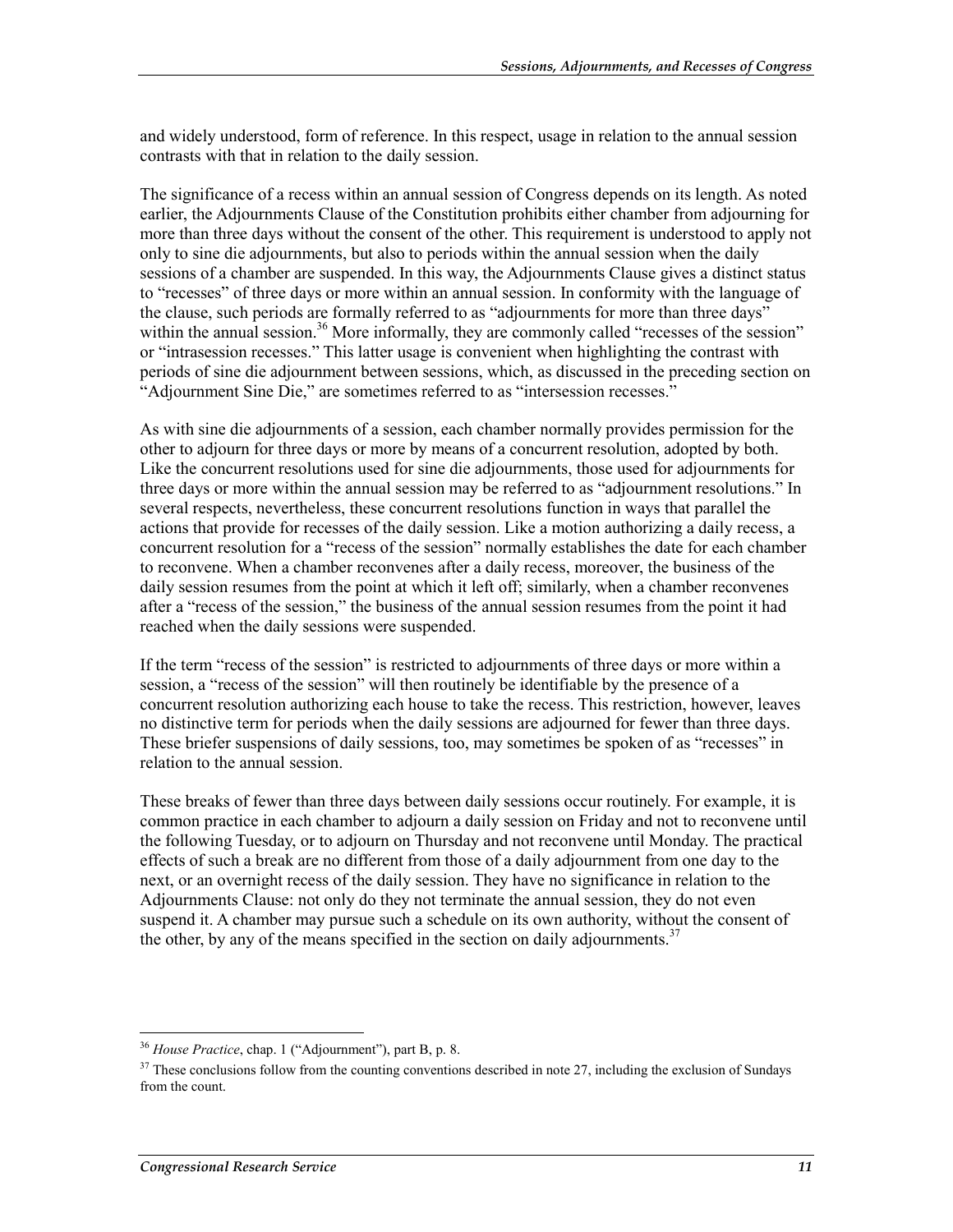### **Relation of Daily and Annual Sessions and Recesses**

The preceding discussion shows that in many respects, the terms "recess" and "adjournment" are used, in relation to the annual session, in ways that parallel their use in relation to the daily session. An adjournment sine die terminates an annual session, just as an adjournment from day to day terminates a legislative day. A "recess of the session" (for more than three days, pursuant to a concurrent resolution) does not terminate an annual session, but only puts it in a state of suspension, just as a recess of the daily session does not terminate the legislative day, but only puts it into a state of suspension. A "recess of the session" stands in strict contrast with a sine die adjournment, just as a chamber cannot simultaneously be in adjournment and in recess with respect to its daily session. Finally, the annual session of a chamber remains continuous through both daily recesses and adjournments in a sense that corresponds to the continuity of the chamber's daily session when no daily recesses occur between convening and adjournment.

Certain differences between the two contexts also exist, however. When the daily session of a chamber is interrupted by no daily recesses, the chamber is actually present and capable of business during every moment from convening to adjournment. On the other hand, even if a chamber's annual session is interrupted by no recesses of the session, the chamber is not actually present and capable of doing business during every consecutive moment from its first convening until the sine die adjournment. Although the annual session remains continuous through daily recesses and adjournments, its actual capacity for business at any given moment, obviously, will be interrupted by these recesses and adjournments.

Finally, a chamber may initiate a "recess" of its *annual* session either with a recess or an adjournment of its *daily* session. The House normally recesses its annual session through an adjournment of its daily session. The Senate, on the other hand, has sometimes begun a recess of its annual session by taking a recess of daily session that continued throughout the "recess of the annual session." Under this practice, for example, the Senate may return in September in the same legislative day as when its recess of the annual session began in August. Conversely, a chamber can adjourn its annual session sine die only by also adjourning its last daily session of that annual session. A chamber cannot adjourn its annual session sine die while recessing its daily session.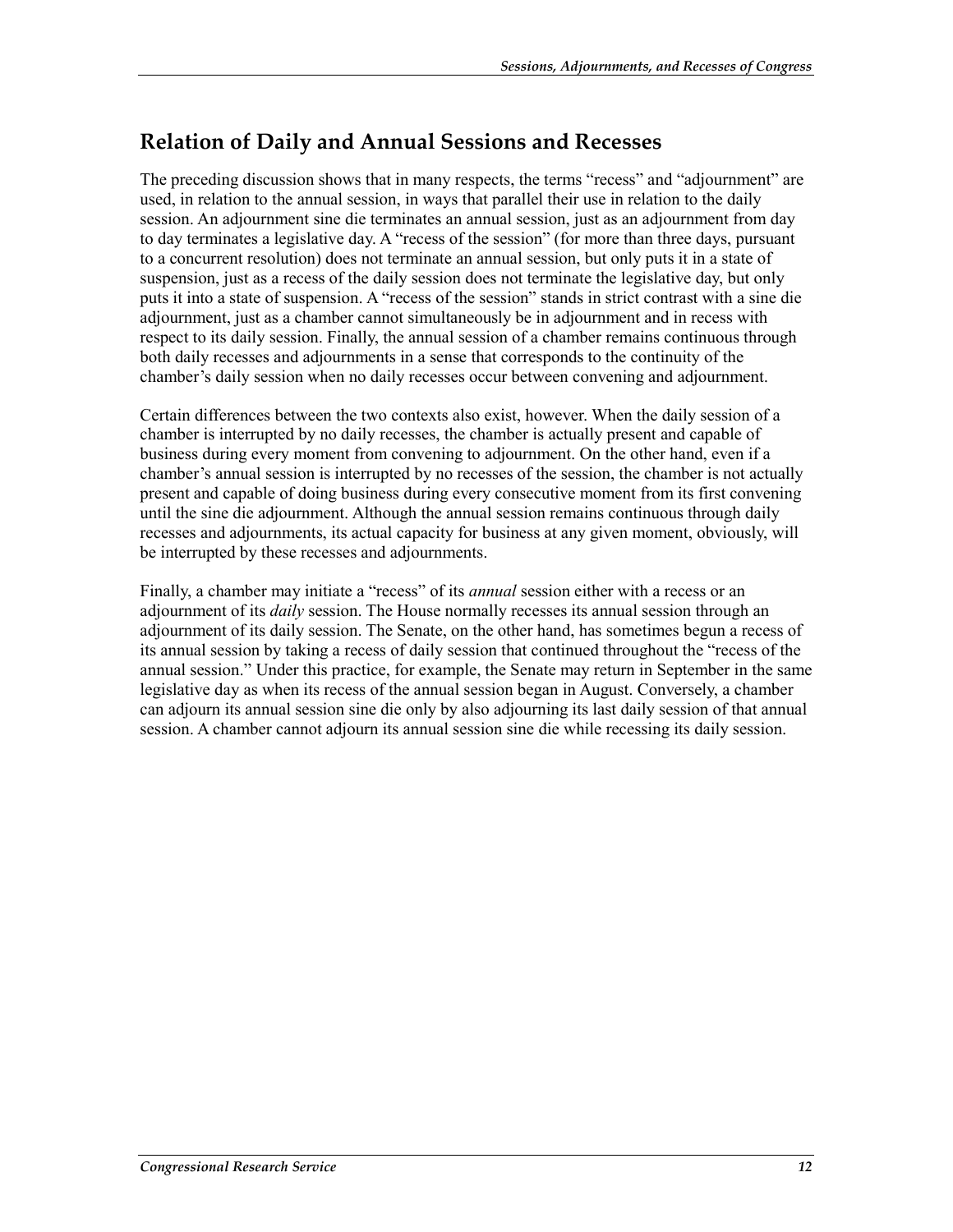#### **Pro Forma Sessions**

In the primary sense of the term, a *pro forma session* is considered to include any daily session which is held chiefly to prevent the occurrence of a "recess of the session" (that is, an adjournment for more than three days within an annual session) or forestalls a sine die adjournment.<sup>38</sup> Either chamber may arrange for such sessions in order to avoid the need for a concurrent resolution to authorize a recess of the session or a sine die adjournment. In this sense, a pro forma session is a kind of *daily* session that has a specific effect in relation to the status of the *annual* session. The term "pro forma session" has no application as a description of any form of annual session itself.39

Beyond this point, however, "pro forma session" (like "recess" in relation to the annual session) does not have a precise formal sense; it is not a parliamentary term of art, but one that has been

used informally to describe sessions having various characteristics and performing various functions. The term is commonly used, in particular, to connote a short daily session of either chamber in which little or no business is transacted, and often also for any session for which no session of that chamber occurs on either the preceding or following day. $40$  There is no formal property or status that makes a daily session "pro forma;" a session may function for the same purposes whether or not it is described as "pro forma."

Each chamber often uses pro forma sessions as a means of extending a weekend break without having to provide for a "recess of the

1

*Annual Session*. A period that begins when the chamber first formally convene*s* after a sine die adjournment and *lasts* until it next adjourns sine die.

*Adjournment Sine Die*. The means through which an annual session is terminated.

*Recess of the Annual Session*. The means through which an annual session is suspended for three calendar days or more in one or both chambers through a concurrent resolution. Such annual recesses may be initiated by an adjournment or recess of the daily session. When the chamber reconvenes, the same annual session continues.

*Pro* F*orma Session*. A daily session whose existence prevents the occurrence of a recess of the annual session or forestalls a sine die adjournment.

session." If a chamber adjourns from Thursday to Monday with the understanding that no business, or only routine business, will be transacted on the Monday, Members may feel enabled

<sup>&</sup>lt;sup>38</sup> In earlier times, Congress has used pro forma sessions in ways that may indicate that the avoidance of "recesses of the session," is not an essential requisite of such sessions. In the fall of both 1940 and 1942, for example, both houses met in pro forma sessions during a period spanning the election, thereby avoiding the need to provide for a "recess of the session." Circumstances attendant in cases of this type suggest that the purpose of instituting these periods of pro forma session may not have been to avoid "recesses of the session" but, rather, to sustain the existing session of Congress in order to avoid having to adjourn sine die. By this means, Congress may have intended to ensure its availability to act if circumstances should so require, whether or not the President might choose to exercise his constitutional power to convene Congress in extraordinary session. In modern times this approach might be found unnecessary, for the contingent reconvening authority usual in contemporary adjournment resolutions tends to render periodic pro forma sessions unnecessary for this purpose.

<sup>&</sup>lt;sup>39</sup> The question is sometimes raised whether pro forma sessions during which no business occurs count as meeting the requirements of the Adjournments Clause. This clause, however, sets no conditions about the occurrence of business, but only about the occurrence of the session itself. Instead, the reason for holding pro forma sessions at all is precisely that they are intended to satisfy the formal requirement for meetings of a chamber in the absence of an adjournment resolution. For further information, see the section on ""Lame Duck Sessions."

 $40$  "Pro forma" means "for the sake of form;" on this understanding, the formality being satisfied would be the requirement of the Adjournments Clause that each house convene a daily session at least once every three days unless the consent of the other is obtained. If a session is being held principally to fulfill this requirement, however, there may usually be little reason for transacting business during its course, which suggests that these connotations of the term might be derivative from its primary meaning.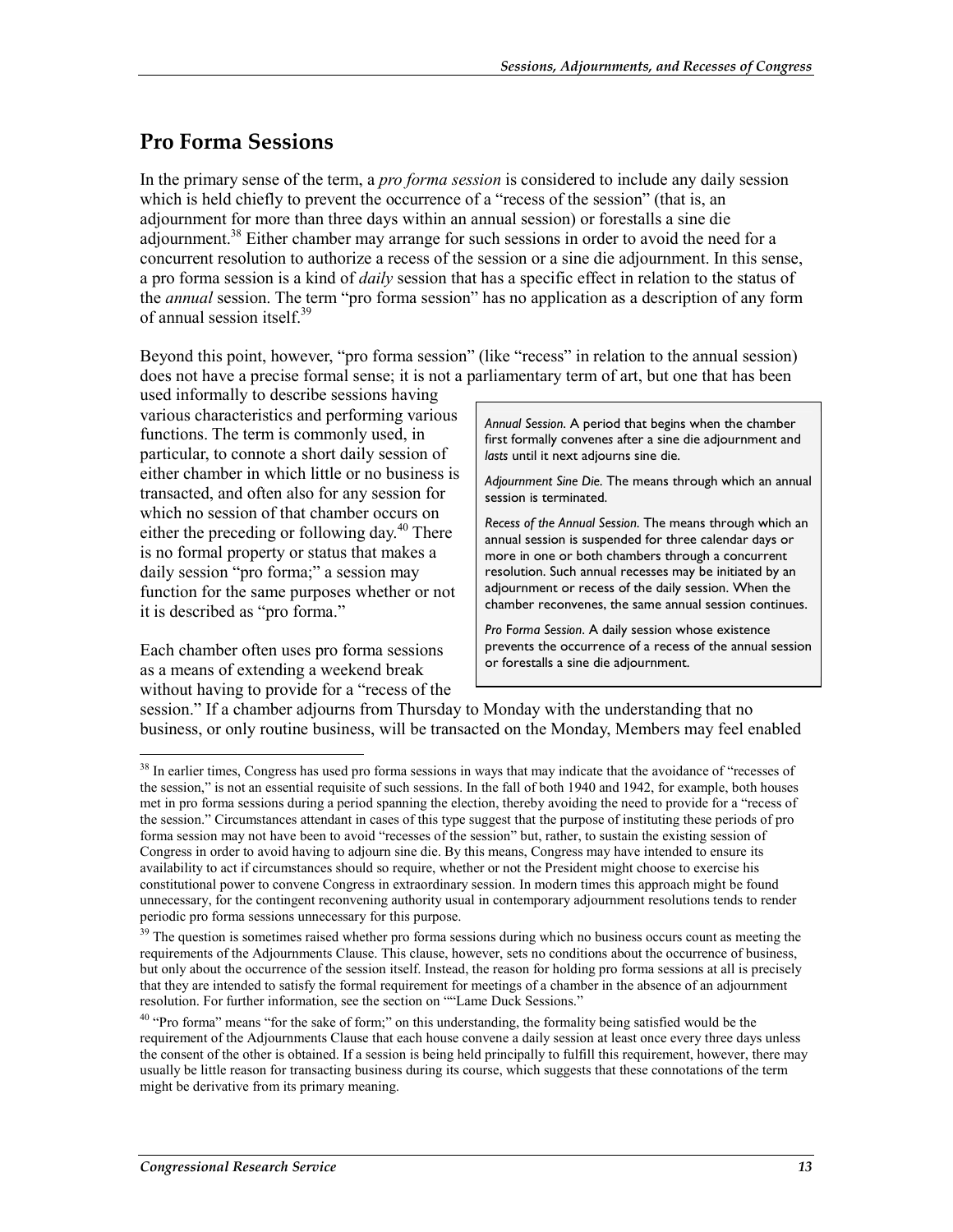to remain in their constituencies until a later date.<sup>41</sup> Nevertheless, no adjournment for three days or more within the session occurs, and no adjournment resolution is required. Under these circumstances, the significant feature that distinguishes the Monday, rather than the preceding Thursday, as the pro forma session is that it is the Monday on which no, or little, business is scheduled.

Both houses have also used pro forma sessions as a means of establishing a constituency work period without requiring a "recess of the session." A chamber may effectively establish a oneweek constituency work period, for example, by arranging to meet only on Monday and Thursday of the week in question, and only for short sessions at which no business is to occur. In this way, none of the intervals between daily sessions need constitute an adjournment for three days or more, and no concurrent resolution would be necessary. In this case the Monday and Thursday sessions would clearly be identifiable as the pro forma sessions in all senses of the term.

By this understanding of "pro forma session," during the week of the constituency work period, the body would be "in pro forma session" only between the convening and adjournment of its daily session on the Monday, and then on the Thursday. It could not be properly described as "in pro forma session" during the week as a whole. This period might appropriately be described as "a period of pro forma sessions," or as including "a series of pro forma sessions." Such phrases could properly be understood as indicating that the pro forma sessions separated breaks of fewer than three days, and that without them, the chamber would have been in a "recess of the session" in the sense specified earlier.

## **Practical Applications**

The considerations relative to recesses and adjournments of daily and annual sessions of Congress raised in the previous discussion have significant implications for several aspects of congressional practice, including

- The continuity of business generally;
- Presidential vetoes;
- "Lame duck sessions" of Congress.
- Recess appointments; and
- Statutory expedited procedures ("fast track" procedures).

The following sections address considerations pertinent to each of these.

#### **Continuity of Business**

The earlier discussion of the daily session noted that legislative business actively pending on the floor at the time of a daily recess remains the pending business (in other words, remains

<sup>&</sup>lt;u>.</u>  $41$  The adjournment from Thursday to Monday counts as three days because Sunday is not counted. See footnote 27.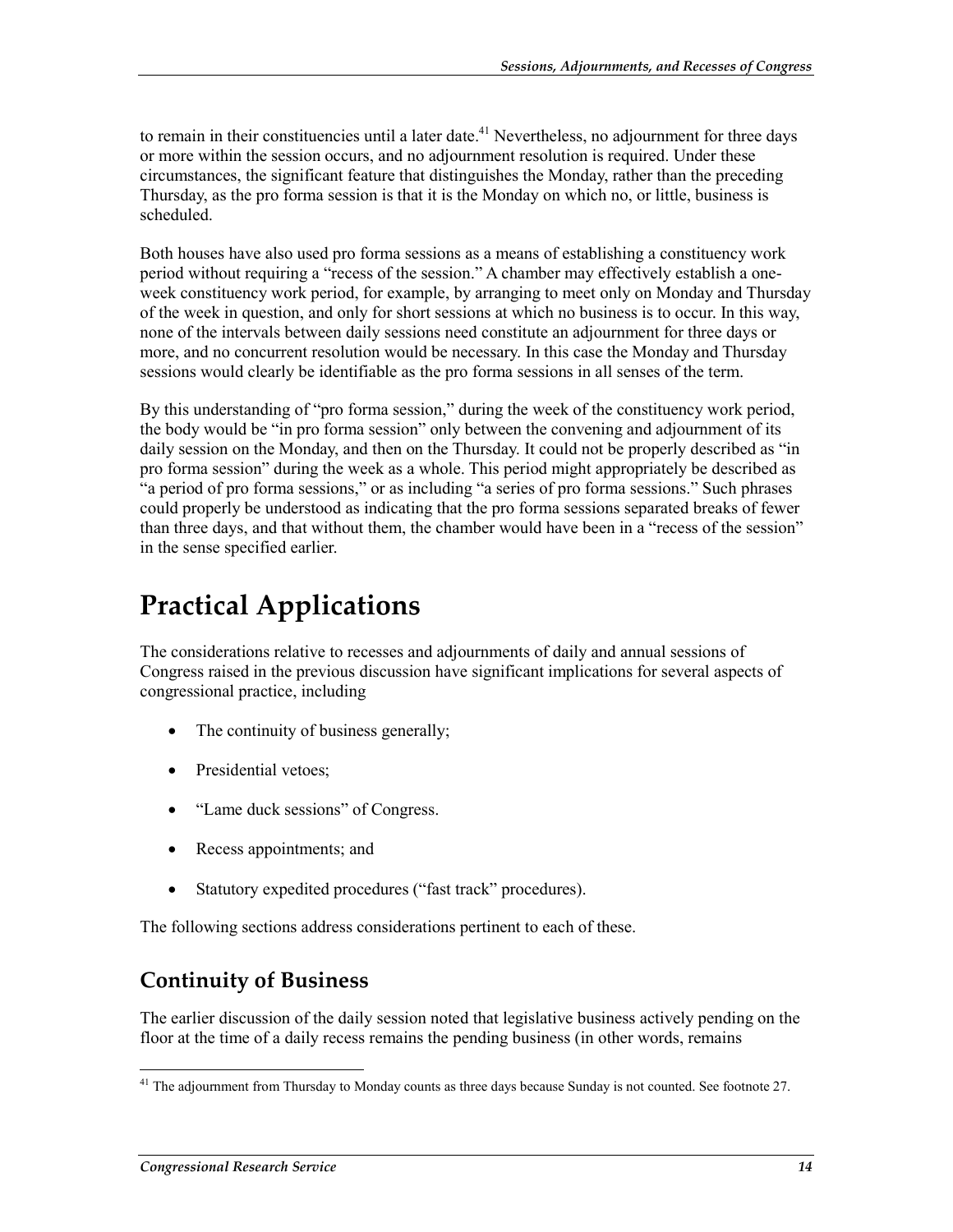continuous through the recess) and the business pending at a daily adjournment is thereby converted into unfinished business. Corresponding continuities apply in respect of the annual session.

The status of legislative business before Congress is not affected by a recess of the annual session (an adjournment for more than three days). Nor is it affected even by a sine die adjournment, as long as the following annual session is a further session of the same Congress (for example, the second session of the  $111<sup>th</sup>$  Congress). For example, bills introduced before a recess or adjournment of the session remain available for congressional action, and bills previously reported from committee remain on the Calendar of measures eligible for floor consideration. In the modern practice, legislative business dies only with the final sine die adjournment of the last annual session of a Congress, prior to the convening of the next annual session. When that next session convenes, it will be the first session of a newly elected Congress (for example, the first session of the  $112<sup>th</sup>$  Congress).

The practice of the Senate with respect to executive business (nominations and treaties) differs from the congressional treatment of legislative business. At the sine die adjournment of each annual session, any nominations still pending before the Senate are returned to the President, unless the next session is a further annual session of the same Congress and the Senate otherwise orders. During a recess of (the annual session of) the Senate, nominations retain their pendency, except that, if the recess is longer than thirty days, they are returned to the President unless the Senate otherwise orders.<sup>42</sup> Treaties, by further contrast, remain before the Senate indefinitely until the Senate acts on them, unless the President withdraws them.<sup>43</sup>

#### **Presidential Action on Legislation**

The Constitution<sup>44</sup> provides that within 10 days after a bill passed by Congress is presented to the President (Sundays excepted), the President is either to sign it into law or return it to Congress with his objections (known as a "return veto"). If the President does neither, the bill becomes law at the expiration of the 10 days, "unless the Congress by their Adjournment prevent its Return, in which Case it shall not be a Law" (known as a "pocket veto").<sup>45</sup> Contemporary practice leaves partially settled some questions about what form of adjournment prevents the return of a bill. Clearly, however, these questions relate to the annual session; an adjournment from day to day, much less a recess of the daily session, would hardly prevent the return of a bill.<sup>46</sup>

In contemporary practice it is accepted that even if the allotted 10 days expire during a intrasession recess (that is, a recess for three days or more, pursuant to a concurrent resolution), the return of a bill is not prevented, for Congress has provided means by which it can receive bills returned during such a recess, and it is able to act to override the veto when it returns from the

<sup>42</sup> Senate Rule XXXI, paragraph 6, *Senate Manual*, sec. 31.6.

<sup>43</sup> Senate Rule XXX, *Senate Manual*, sec. 30.

<sup>44</sup> Article I, Section 7.

<sup>45</sup> For further information on possible presidential action, see CRS Report RS22188, *Regular Vetoes and Pocket Vetoes: An Overview*, by Kevin R. Kosar.

<sup>46</sup> For a general overview of these issues, see U.S. Congress, Senate, *The Constitution of the United States of America: Analysis and Interpretation*, S.Doc. 108-17, 108th Cong., 2nd sess., Article 1, Section 7, clauses 1-3, prepared by the Congressional Research Service, Library of Congress, Johnny H. Killian, George A. Costello, Kenneth R. Thomas, coeditors (Washington: GPO, 2004).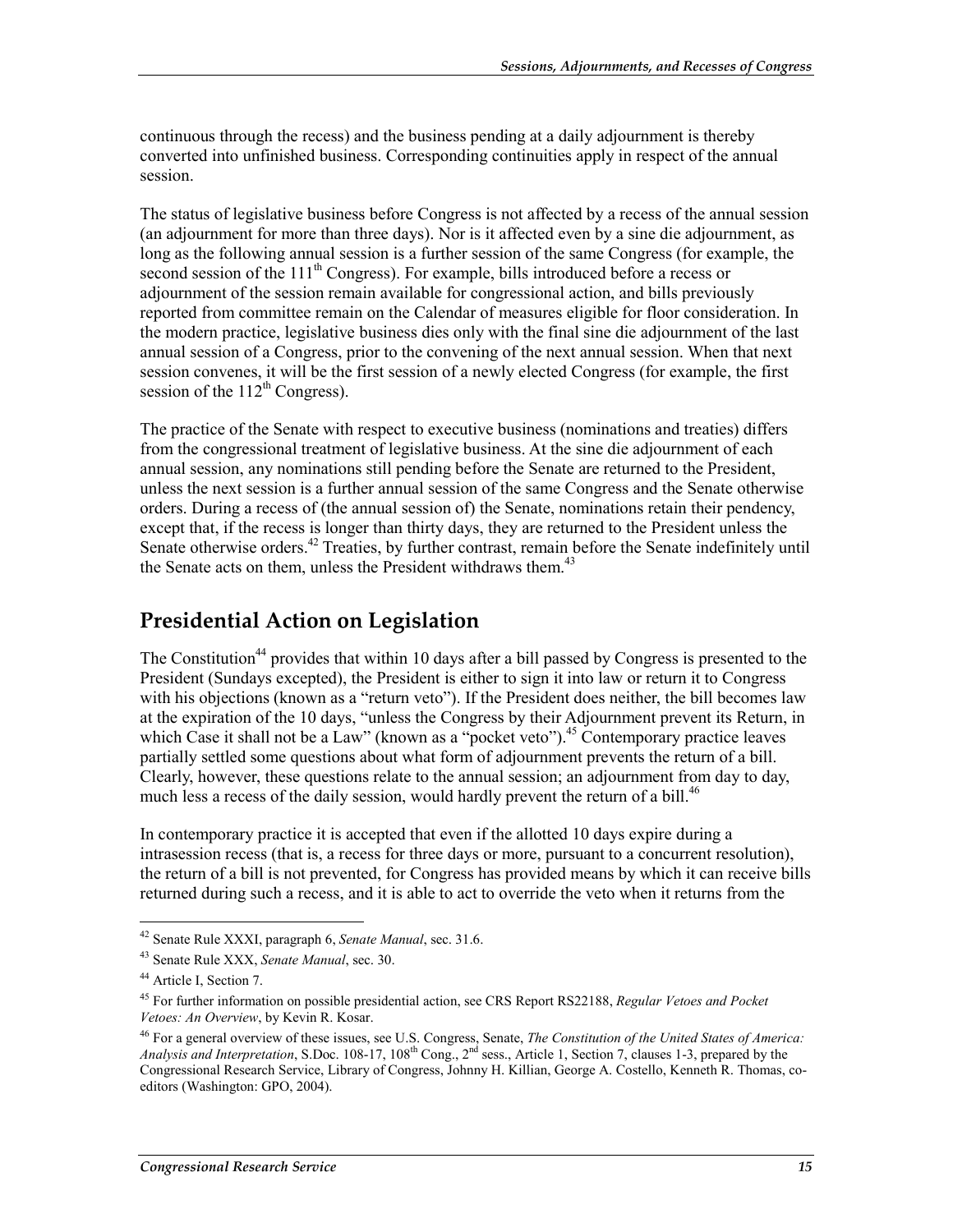recess. It has become generally accepted, as well, that the same argument applies if the 10 days expire during a sine die adjournment between sessions of the same Congress.<sup>47</sup>

The uncertainty that remains seems to be associated with the final sine die adjournment of a Congress. Even in this situation, it seems clear that if the 10 days expire after the expiration of the term of office of the Congress (on January 3 of an odd-numbered year), the President can pocket veto the bill. In this case, Congress has definitively "by their Adjournment prevent[ed]" the return of the bill, because the only Congress that could be in session on the date when the 10 days expire cannot be the one that passed the bill, but rather its successor. It is also accepted, however, that the President may sign a bill into law at any time within the allotted 10-day period, even if the date of signing falls after the expiration of the term of the Congress.<sup>48</sup>

The remaining possibility is that the 10 days expire after the final sine die adjournment of the Congress, but before the expiration of its term of office. On the face of the matter, it would appear that a bill that remains without Presidential action at that point would be pocket vetoed, inasmuch as, even if the President returned the measure to Congress, the Congress that enacted it would never thereafter be present to act on the veto. In contemporary practice, however, as noted earlier, resolutions providing for a sine die adjournment usually also authorize the leadership to reconvene the Congress if circumstances require.<sup>49</sup> (Also, of course, the President might exercise his constitutional power to convene an extraordinary session, although it seems unlikely that the President would exercise this power for the purpose of enabling Congress to override a veto). If Congress were to reconvene under either authority, it could be argued that its previous adjournment had in no sense had the effect of preventing the President from returning a bill with his objections, and therefore that any bill remaining unsigned at the end of the applicable 10 days had not been pocket vetoed, but had become law. To address such uncertainties, Presidents sometimes return bills to Congress with their objections even after a sine die adjournment, accompanied by a memorandum asserting that the bill should be regarded as not having become law even if it had not been returned. This procedure has come to be known as a "protective return veto."

#### **"Lame Duck Sessions"**

A "lame duck session" of Congress is any portion of an annual session that occurs after the election for the next Congress has already taken place (in November of an even-numbered year), but before the following January 3, when the term of office of that newly elected Congress begins. During a lame duck session, accordingly, the Congress that meets is not the Congress that has just been elected, for its term of office has not yet begun, but instead the Congress that is coming to a close, because its term of office has not yet concluded, even though it still includes Members who are going to retire at the end of the Congress or have already been defeated for reelection.

Under contemporary conditions, a "lame duck session" is normally not a separate annual session of Congress, but simply the portion of the regular session already in being that occurs after the

<sup>1</sup> 47 See *Wright v. United States*, 302 U.S. 583 (1938), *Kennedy v. Sampson*, 511 F.2nd 430 (D.C. Cir. 1979).

<sup>48</sup> For a further discussion of these areas of uncertainty, see archived CRS Report RL 30909, *The Pocket Veto: Its Current Status,* by Louis Fisher (available from Jessica Tollestrup).

<sup>&</sup>lt;sup>49</sup> See footnote 35.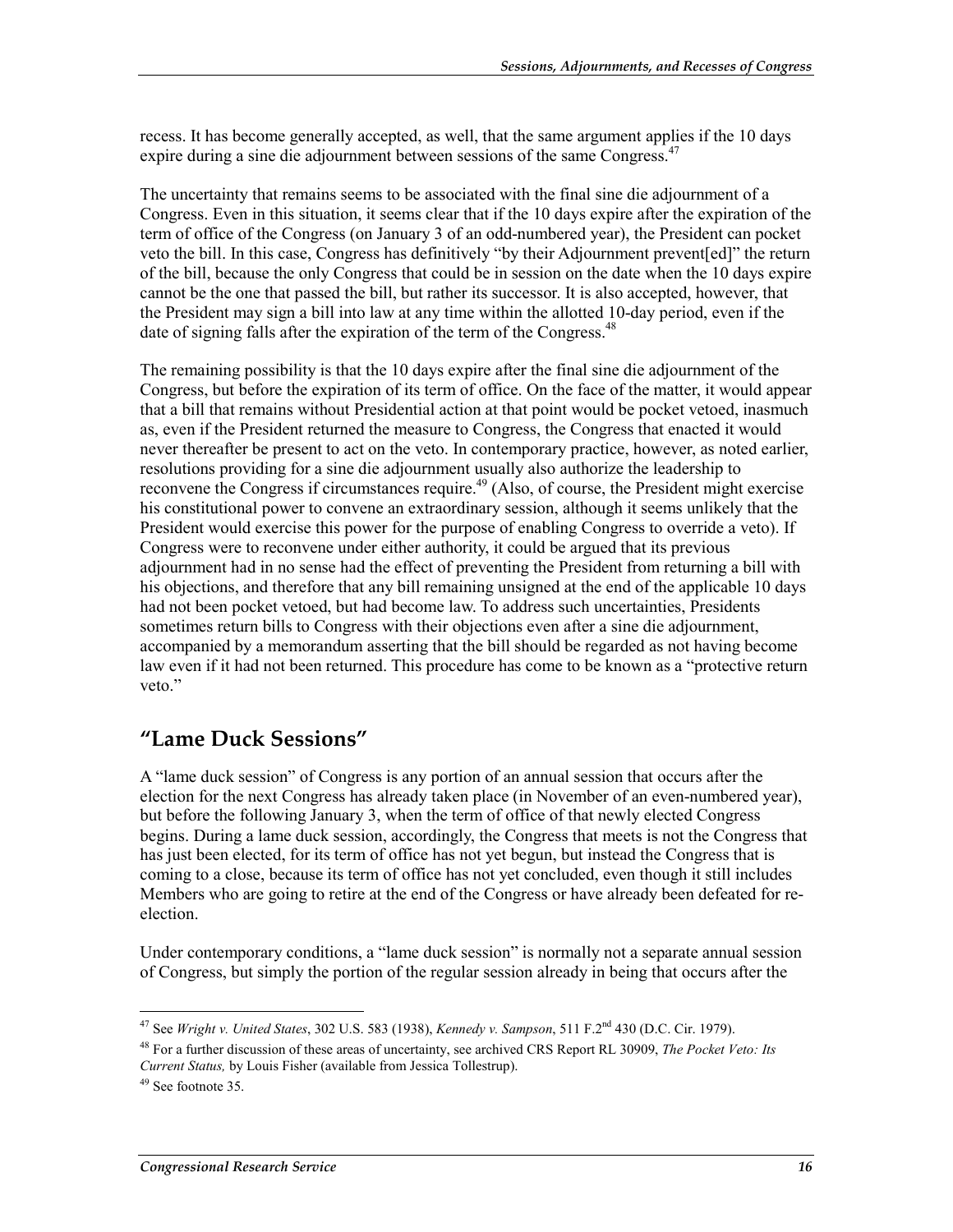election day. It is not separately numbered as a session, but retains the number of the session that was previously meeting. The annual session then normally adjourns sine die some time in December, although it has occasionally extended right up until the term of office of the Congress expires at noon on January 3.

In recent times, when Congress has met in lame duck session, the post-election portion of the annual session has most often been separated from the pre-election portion by a recess of the session. The terms of the concurrent resolution of adjournment have typically provided for this recess to begin about a month before the election and extend until a few days or weeks thereafter. In some cases, however, one or both chambers have taken no recess of the session over the period of the election, but instead have held pro forma sessions during that period. In a few cases, as well, a chamber has taken a recess of the session during the election period, but has extended it at one or both ends by a series of pro forma sessions.

The authority to reconvene Congress if circumstances warrant, which concurrent resolutions for a sine die adjournment now routinely accord to congressional leadership, provides another means by which lame duck sessions may occur.<sup>50</sup> Occasionally in recent decades, leadership has used this authority to reconvene Congress after the election for the following Congress has taken place. When this authority has been used, its use has usually been foreseen at the time the adjournment resolution was adopted. In these circumstances it remains true that the previously existing annual session of Congress is regarded as resuming; the previous adjournment is treated as not having been a sine die adjournment after all.

As explained earlier under "Annual Sessions of Congress," if Congress were to recess its session during the election period, and the President exercised the constitutional authority to reconvene them in extraordinary session at a point after the election, but before the date set by the adjournment resolution, the previously existing session would still be regarded as resuming. On the other hand, if the President exercised the authority in the same way after Congress had adjourned its session sine die, the sine die adjournment would still be regarded as having occurred, and the reconvening would be treated as beginning a new, separately numbered, extraordinary session of Congress. Another way in which a lame duck session could constitute a new, separately numbered, annual session of Congress would be realized if Congress adjourned sine die before the election after having exercised its constitutional authority to enact a law providing for an additional session to convene on a date after the election.<sup>51</sup> None of these three courses of action, however, has occurred since the current schedule of annual sessions went into effect in 1934, pursuant to the ratification of the  $20<sup>th</sup>$  Amendment.<sup>52</sup>

### **Recess Appointments**

The Recess Appointments Clause of the Constitution provides that "the President shall have Power to fill up all Vacancies that may happen during the Recess of the Senate, by granting Commissions which shall expire at the end of their next Session."<sup>53</sup> "Recess" and "Session" are

<sup>50</sup> See footnote 35.

<sup>51</sup> Amendment XX, Section 2.

<sup>52</sup> For further information on the form of election breaks and lame duck sessions, see CRS Report RL33677, *Lame Duck Sessions of Congress, 1935-2010 (74th-111th Congresses)*, by Richard S. Beth and Jessica Tollestrup.

<sup>53</sup> Article II, Section 2, clause 3.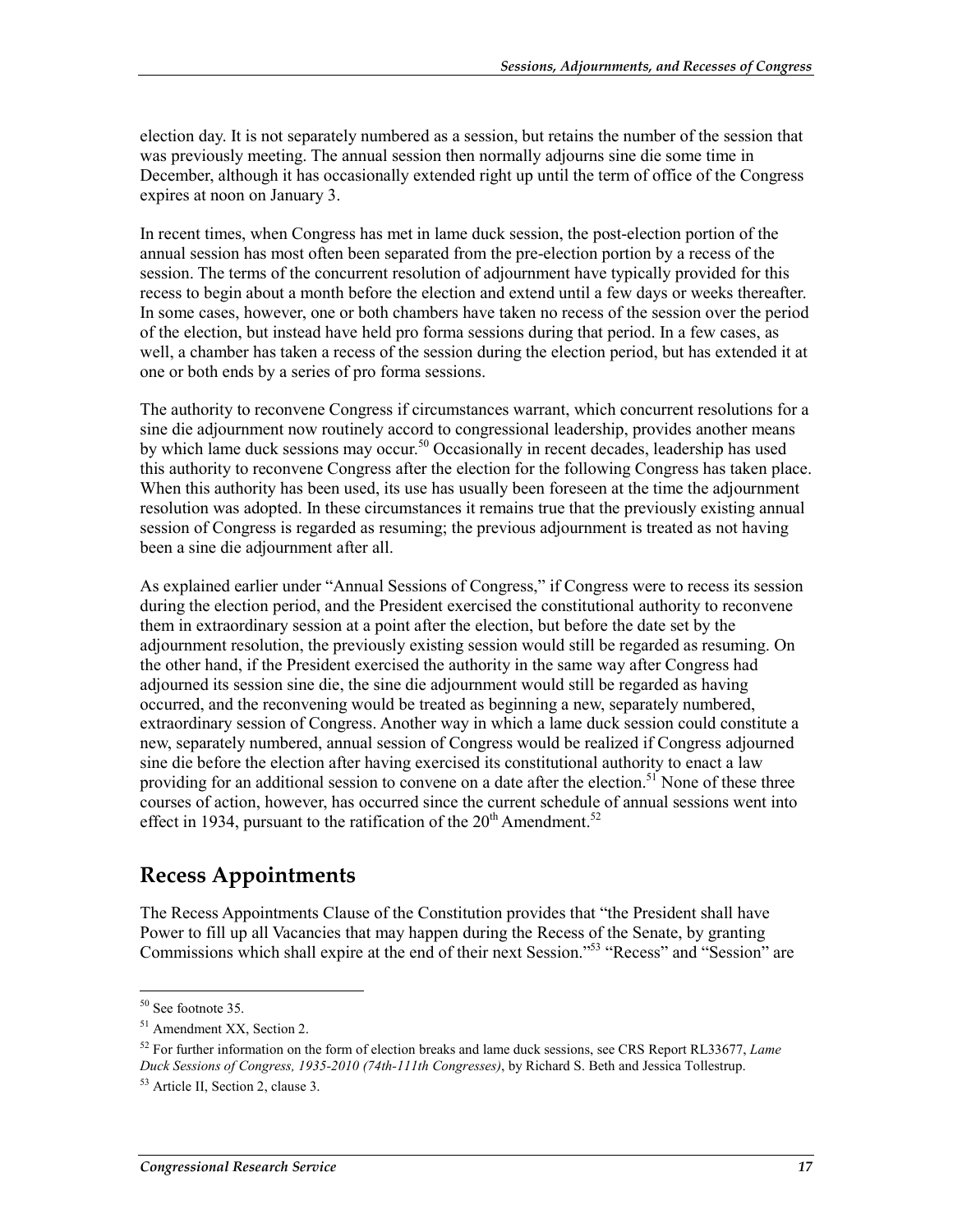clearly used here in a sense pertinent to the annual session, not the daily; the President could hardly avoid asking the Senate to confirm his nominations just by making appointments during a recess in the course of a daily session, or even during an overnight or weekend recess within the same legislative day. On the other hand, it has long been the general practice that for purposes of this clause, a "recess" can be either an intersession recess or an intrasession recess; that is, either a period of sine die adjournment or a recess of the session, as described earlier in the sections on "Adjournment Sine Die" and "Recess of the Session In earlier times, in fact, recess appointments normally occurred primarily during intersession recesses, partly because intrasession recesses were infrequent until more recently.

At issue, however, has been the extent to which the President can exercise this power during (1) the sine die adjournment of the Senate (that is, an intersession recess); (2) a "recess of the session" (that is, an "adjournment for more than three days" or "intrasession recess") or (3) a period of pro forma sessions. In practice, it is clear that Presidents have frequently made recess appointments during intersession recesses of the Senate, and such action has seldom been challenged.<sup>54</sup> At least since the 1920s, as well. Presidents have sometimes also made recess appointments during intrasession recesses of the Senate. Beyond these circumstances, areas of uncertainty remain.

It has sometimes been argued that "the Recess of the Senate," in the Recess Appointments Clause, should be understood to mean the same as the "adjourn[ment] for more than three days" mentioned in the Adjournments Clause. Under this argument, the recess appointment power would be available to the President during an annual session of the Senate at exactly those times when the Senate is in adjournment for three days or more pursuant to an adjournment resolution in accordance with the Adjournments Clause.<sup>55</sup>

At least until very recently, however, Presidents appear to have made recess appointments during intrasession recesses of the Senate only when the recess would be at least 10 days  $\log$ <sup>56</sup> During intersession recesses of the Senate, on the other hand, Presidents have occasionally made recess appointments even when fewer than three days intervened between the sine die adjournment of one session and the convening of the next, including one case when no appreciable interval occurred between the sine die adjournment and the convening of the next annual session.<sup>57</sup>

<sup>&</sup>lt;sup>54</sup> Comprehensive consideration of the intent of the Recess Appointments Clause and practice thereunder is beyond the scope of this report. For discussion of these issues, see CRS Report RL33009, *Recess Appointments: A Legal Overview*, by Vivian S. Chu, and CRS Report R42323, *President Obama's January 4, 2012, Recess Appointments: Legal Issues*, by David H. Carpenter et al.

<sup>55</sup> Executive Power—Recess Appointments, 33 Op. Att'y Gen. 20, 25 (1921); Memorandum of Points and Authorities in Support of Defendants' Opposition to Plaintiffs' Motion for Partial Summary Judgment, at 24-6, *Mackie v. Clinton*, 827 F. Supp. 56 (D.D.C. 1993), *vacated as moot*, 10 F.3d 13 (D.C. Cir. 1993). See also footnote 13 in *Lawfulness of Recess Appointments During a Recess of the Senate Notwithstanding Periodic Pro Forma Sessions*, 36 Op. Off. Legal Counsel (January 6, 2012), available at http://www.justice.gov/olc/2012/pro-forma-sessions-opinion.pdf (last visited January 18, 2012) (hereafter "OLC 2012 opinion").

<sup>56</sup> CRS Report RS21308, *Recess Appointments: Frequently Asked Questions*, by Henry B. Hogue. Such intersession appointments have occurred regardless of whether the concurrent resolution to adjourn to a date certain provided contingent authority to reconvene prior to that date (OLC 2012 opinion, p. 21).

<sup>&</sup>lt;sup>57</sup> At the moment when the first session of the 58<sup>th</sup> Congress ended at noon on December 7, 1903, and the second session immediately began thereafter, President Theodore Roosevelt announced the recess appointment of over 160 officials. See Henry B. Hogue and Richard S. Beth, "Recess Appointments During Short Intervals Between Sessions and Historical Efforts to Prevent Recess Appointments through Congressional Scheduling," CRS Congressional Distribution Memorandum, June 8, 1012, available from its authors.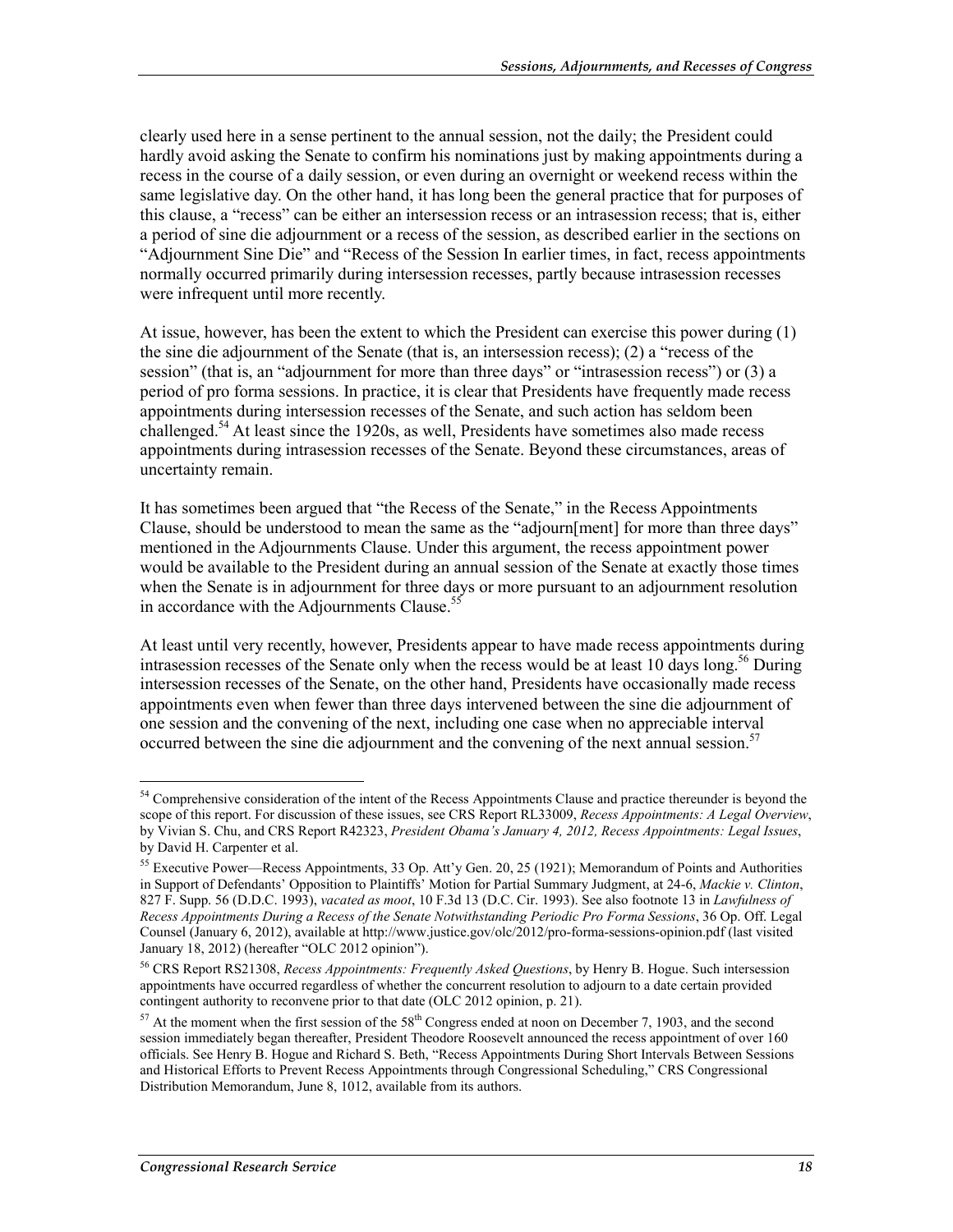These patterns suggest that the meaning of "recess" in the Recess Appointments Clause cannot simply be identified with that of "adjourn[ment] for more than three days" in the Adjournments Clause. Some observers have argued, nevertheless, that only the Adjournments Clause that the Constitution appears to offer any potential guidance on what may constitute a "recess" for purposes of the Recess Appointments Clause. On this basis, these observers have suggested that the three-day standard of the Adjournments Clause constitutes at least a minimum length requisite for exercise of the recess appointment power, at least during an intrasession recess.<sup>58</sup> In recent years, the Senate has sometimes arranged to avoid the occurrence of any recess of the session for three days or more by holding a series of pro forma sessions, with the apparent intent, at least in part, of preventing the President from making recess appointments.<sup>59</sup>

Pro forma sessions could achieve this effect, however, only on the presumption that the recess appointment power is not available in an adjournment or "recess" of the Senate for fewer than three days. In other words, unless "recess" is held to mean the same thing in context of the Recess Appointments Clause as "adjourn" in the Adjournments Clause, the use of periods of pro forma session would seem irrelevant to the purpose of preventing recess appointments. The most recent memorandum of the Office of Legal Counsel (OLC) on recess appointments, from January 2012, does not reject this three-day standard, but proposes that the President might determine the parameters of a "recess for recess appointment clause purposes, based on when the Senate is 'not  $\frac{1}{10}$  in session' for the appointment of officers."<sup>60</sup> Such determinations might be made based upon the President's perception of the availability of the Senate to "receive and act on nominations."<sup>61</sup>

This view of the matter raises the question of whether, during a period of pro forma sessions, the Senate might properly be described as being "in recess" for purposes of the Recess Appointments Clause, even though no interval between pro forma sessions is a "recess of the session" for the purposes of the Adjournments Clause. The January 2012 OLC opinion makes a number of arguments in favor of this proposition, for example, that Senators and Senate sources sometimes refer to a period of pro forma sessions as a "recess,"<sup>62</sup> even though it is not a "recess of the session" in the sense specified earlier in this report. This opinion argues that a "recess" sufficient for the purposes of the Recess Appointments Clause may in fact occur during such periods when the Senate predetermines that no business will occur during the pro forma sessions. By this argument, although pro forma sessions with no business transpiring may be sufficient to satisfy the Adjournments Clause, they are not sufficient to prevent a recess appointment.<sup>63</sup> On some occasions, on the other hand, the Senate has agreed by unanimous consent to conduct business during a pro forma session, even though it had previously agreed, by unanimous consent, that no business would occur.<sup>64</sup> The OLC opinion, nevertheless, asserts that "the President may properly

<u>.</u>

<sup>&</sup>lt;sup>58</sup> See, for example, Memorandum of Points and Authorities in Support of Defendants' Opposition to Plaintiffs' Motion for Partial Summary Judgment, at 24-6, *Mackie v. Clinton,* 827 F. Supp. 56 (D.D.C. 1993), *vacated as moot*, 10 F.3d 13 (D.C. Cir. 1993), cited in CRS Report RS21308, *Recess Appointments: Frequently Asked Questions*, by Henry B. Hogue.

<sup>59</sup> Sometimes this has occurred due to the wishes of the House. See CRS Report RS21308, *Recess Appointments: Frequently Asked Questions*, by Henry B. Hogue.

<sup>60</sup> OLC 2012 opinion, p. 13; see pp. 13-24.

 $<sup>61</sup>$  Ibid, p. 1.</sup>

<sup>62</sup> Ibid*.*, p. 3.

<sup>63</sup> See ibid*.*, pp. 9-18, for an explanation of this rationale.

<sup>64</sup> See also footnote 42.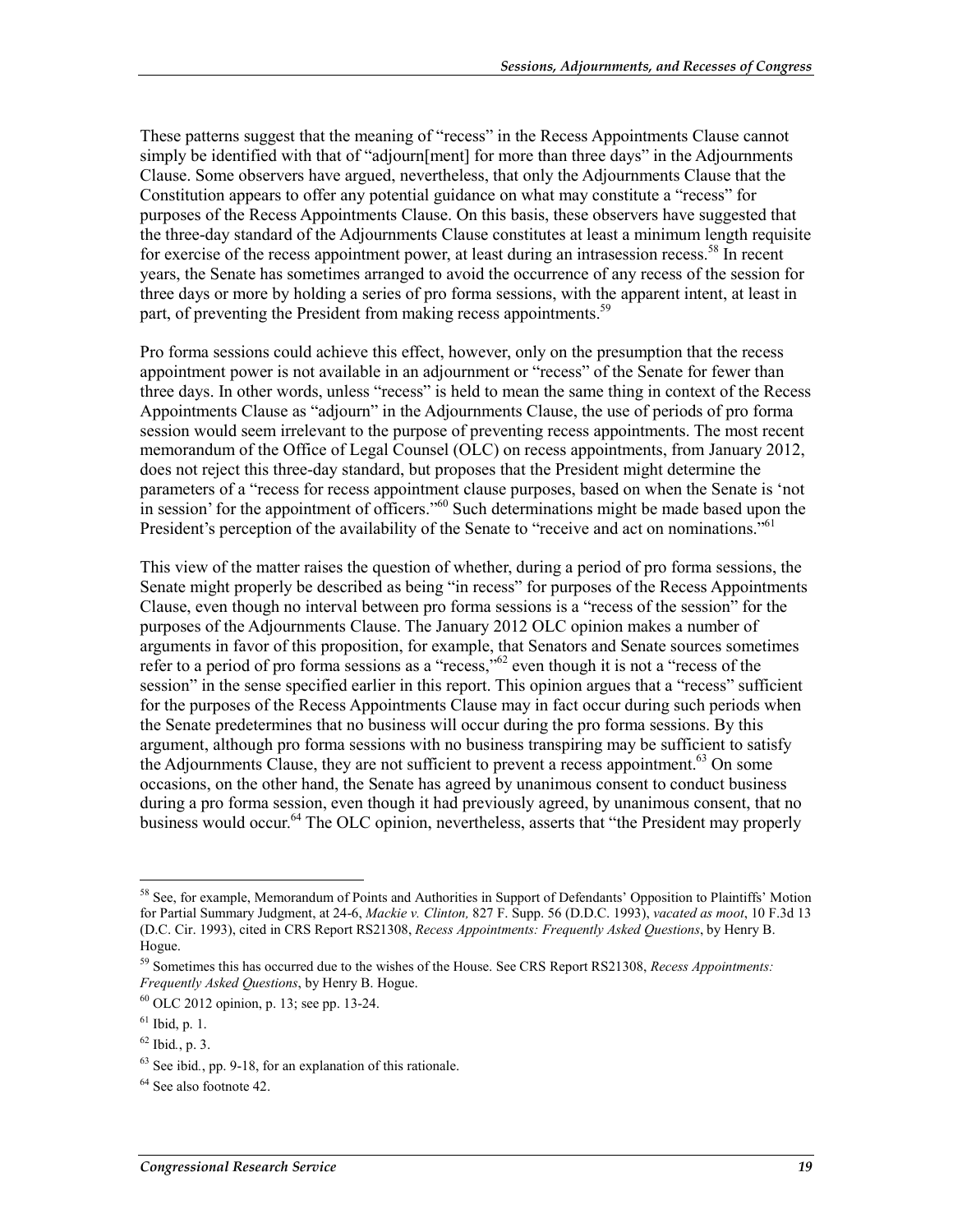rely on the public pronouncements that it will not conduct business…regardless of whether the Senate has disregarded its own orders on prior occasions."65

A 2013 U.S. Court of Appeals decision on the subject of recess appointments, however, takes a contrary approach.<sup>66</sup> According to this decision, the term "recess" in the Recess Appointments Clause does not cover recesses within a session at all, whether of more or fewer than three days, but refers only to a recess between sessions; that is, a period of sine die adjournment.<sup>67</sup> Consequently, recess appointments may occur only between a sine die adjournment of the annual session and the convening of the next session. In addition, the Court of Appeals held that the only vacancies eligible for recess appointments are those that arose during the same intersession recess.68 Under the principles enunciated in this decision, in instances where the Senate does not adjourn sine die, and instead continues the annual session until the time when the next annual session must constitutionally convene, no opportunity for recess appointments would arise at all  $^{69}$ 

#### **Statutory Expedited Procedures**

Expedited procedures, also known as "fast track" procedures, or, more formally, "privileged procedures," are procedural rules established in statute to govern the action of either or both chambers on measures of a kind also specified by the statute.<sup>70</sup> Many of the measures subject to statutory privileged procedures are resolutions either to approve or disapprove specific kinds of action proposed by the executive, but the measures covered also include congressional budget resolutions and reconciliation bills under the Congressional Budget Act, as well as bills to implement certain kinds of trade agreement.<sup>71</sup>

Although these procedures are enacted into law, rather than being adopted as part of the standing rules of either chamber, they have the same force and effect as standing rules, but only with respect to the specified measures.<sup>72</sup> They are designed to promote timely congressional action on the measures and, to this end, they tend to override the normal control of the leadership over the floor agenda and, in the Senate, the opportunity to block measures by filibuster.<sup>73</sup> For example,

<u>.</u>

<sup>&</sup>lt;sup>65</sup> Ibid., p. 21. The opinion further asserts that "even absent a Senate pronouncement that it will not conduct business, there may be circumstances in which the President could properly conclude that the body is not available to provide advice and consent for a sufficient period to support the use of his recess appointment power." What such circumstances might be is not enumerated.

<sup>66</sup> Canning v. NLRB, No. 12-1225, 2013 U.S. App. LEXIS 1659 (D.C. Cir. January 25, 2013).

<sup>67</sup> Ibid., pp. 17-18.

<sup>68</sup> Ibid., p. 31.

<sup>69</sup> Ibid., p. 40. For a further discussion of the implications of this decision, see CRS Report WSLG379, *DC Circuit Rules President Obama's Recess Appointments Unconstitutional*, by David H. Carpenter.

<sup>70</sup> For general information on expedited procedures, see CRS Report RS20234, *Expedited or "Fast-Track" Legislative Procedures*, by Christopher M. Davis.

 $71$  See, for example, reconciliation in the Congressional Budget Act (P.L. 93-344, Section 310). For further information on reconciliation, see CRS Report RL33030, *The Budget Reconciliation Process: House and Senate Procedures*, by Robert Keith and Bill Heniff  $\hat{J}r$ . On trade agreement implementing bills, see the Trade Act of 1974 (19 U.S.C. 2191).

 $<sup>72</sup>$  For this reason, pursuant to Article 1 Section 5 of the Constitution, which gives each chamber the power to determine</sup> the rules of its proceedings, the House and Senate may unilaterally modify, suspend, or waive these procedures without the concurrence of the other chamber or the President.

<sup>73</sup> For a further discussion of the potential advantages of expedited procedures, see CRS Report 98-888, *"Fast-Track" or Expedited Procedures: Their Purposes, Elements, and Implications*, by Christopher M. (continued...)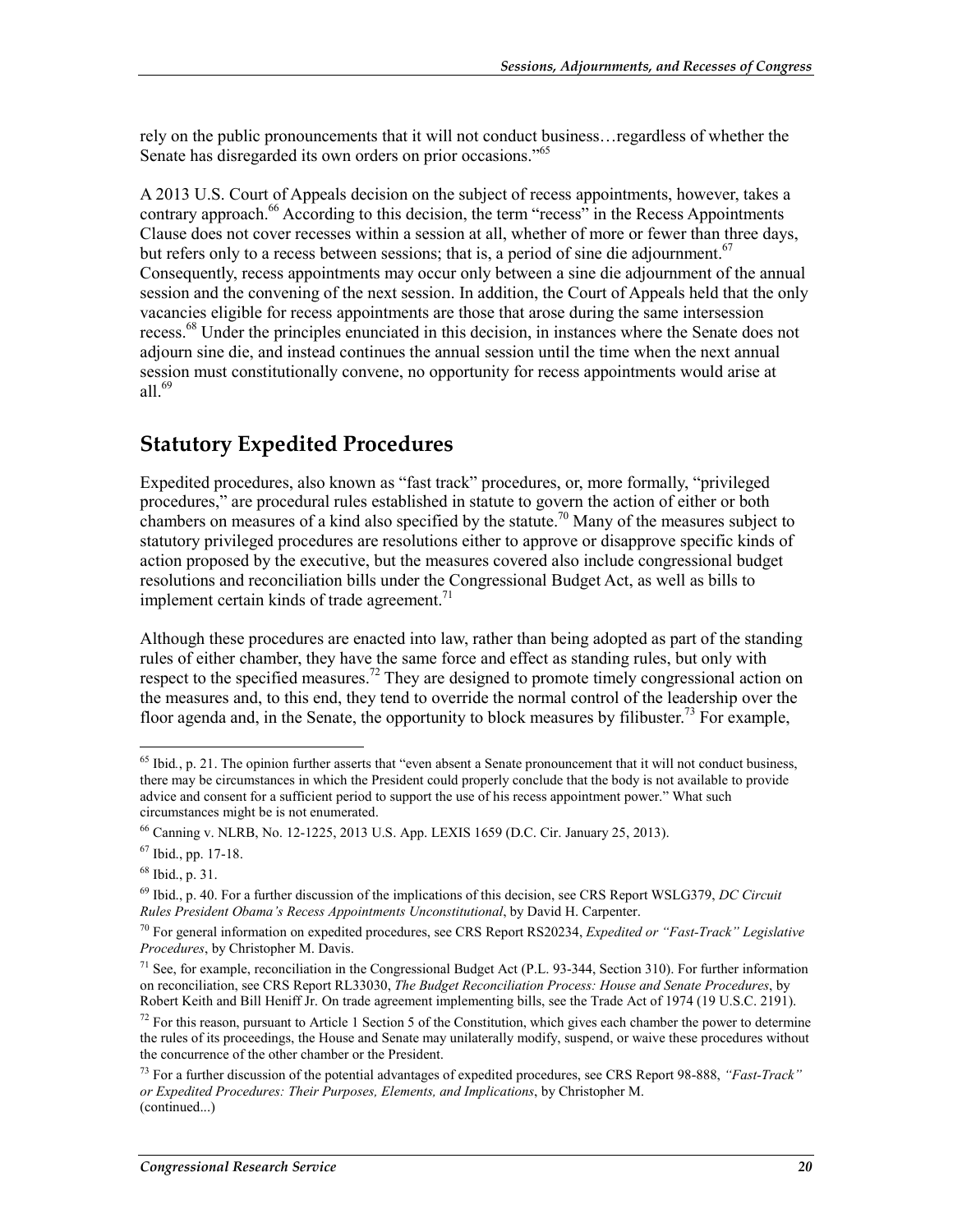they often provide for mandatory introduction of the measure, protect the opportunity for floor consideration, place time limits on consideration, and prohibit amendments.<sup>7</sup>

#### **Measuring Periods for Action and the Effect of Recesses of the Session**

Many expedited procedure statutes make the procedures they establish available only during specified periods, often beginning with the initial proposal by the executive, or similarly limit specific stages in the process. The prescribed periods may be measured through any of several different ways of counting days, each of which is affected in a different way by the annual, and even the daily, recesses and adjournments of Congress. The ways of measuring time most often used in expedited procedures are *calendar days*, *days of session*, and *days of continuous session*.

A count of *calendar days* is the most straightforward, for in this case every day (including weekends and holidays) counts toward completion of the period, whether or not either chamber holds a daily session on that day, or even whether or not an annual session is ongoing.

Statutes generally define periods by *days of session* only for the Senate. The House, in general, does not make use of days of session as a technical term, and accordingly, the corresponding period for that chamber is usually defined by *legislative days*. 75 Inasmuch as the House normally adjourns at the end of each daily session, this approach has the effect of treating both chambers in parallel ways. Periods defined in this way are, in any case, normally measured separately for each chamber, and in each case, only those days count on which a daily session of the chamber occurs. Days falling on a weekend, as a result, are usually not days of session for the Senate or legislative days for the House, and days falling while either chamber is in a recess of the session or a sine die adjournment are excluded from the count for that chamber as well. Provisions of the Congressional Review Act,<sup>76</sup> for example, extend the opportunity for Congress to disapprove a proposed regulation through privileged procedures into a new session of Congress if Congress adjourns its previous session sine die before the  $60<sup>th</sup>$  session day in the Senate, or the  $60<sup>th</sup>$ legislative day in the House, after the regulation is submitted to Congress.

Periods measured in *days of continuous session* are usually defined by taking account simultaneously of the schedules of both chambers, counting each day unless *either* chamber is in a "recess of the session" or a sine die adjournment. By this standard, although days when either chamber is in a "recess of the session" will not count as days of continuous session, weekend days will count, even when neither chamber meets on those days (unless they are part of a "recess of the session").

Calendar days are not affected by whether either chamber holds pro forma sessions instead of taking a recess (or instead of adjourning sine die). The occurrence of pro forma sessions, on the other hand, does affect the count of days of session or legislative days, and also that of days of

 $\overline{a}$ 

<sup>(...</sup>continued)

Davishttp://www.crs.gov/pages/Reports.aspx?PRODCODE=98-888.

<sup>74</sup> For a further discussion of such features, see CRS Report RL30599, *Expedited Procedures in the House: Variations Enacted Into Law*, by Christopher M. Davis.

<sup>&</sup>lt;sup>75</sup> For example, the Nuclear Waste Policy Act of 1982 (42 U.S.C. 10101) makes it in order for the Speaker to recognize a House Member to call up a resolution of approval once it has been on the calendar for five legislative days.

 $^{76}$  5 U.S.C. 801(d)(1) through 801(d)(3).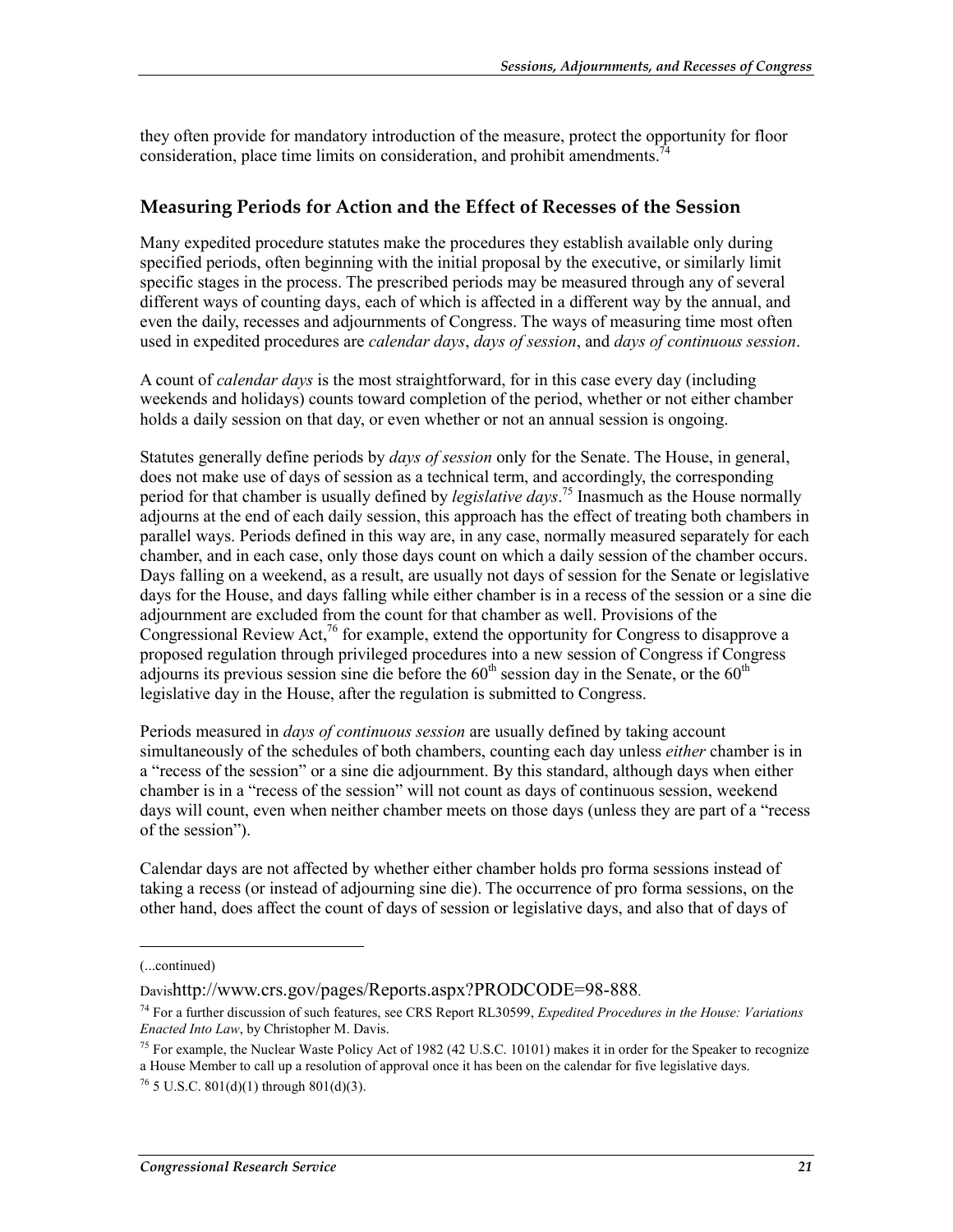continuous session. For example, suppose that one chamber takes a "recess of the session" from Friday until the second following Monday, while the other chamber continues to hold its daily sessions. The nine days of the recess do not count as days of session (or legislative days) for the chamber that recessed its session, and they do not count as days of continuous session for either chamber. If, however, instead of taking this nine-day recess of the session, that same chamber meets for pro forma sessions on the intervening Tuesday and Friday, those *two* days will count as days of session (or legislative days) for that chamber. If, however, this period is to be measured in *days of continuous session*, the existence of these two pro forma sessions of the one chamber while the other continues to hold its daily sessions means that no "recess of the session" now occurs in either chamber. As a result, all *nine* days count, for both chambers, toward the completion of a period measured in days of continuous session. In this way, pro forma sessions tend to make days of continuous session elapse as fast as calendar days.

For either chamber, the use of a period counted in legislative days could enable it to extend the calendar length of the period by recessing its daily sessions rather than adjourning them, or to shorten it by adjourning (and reconvening) more than once on each calendar day of session. Occasionally, a statute has attempted to avoid this possibility by defining "legislative day," for its purposes, not in the technical sense explained earlier, but instead to mean what this report calls a "day of session."

#### **Recesses and the Alignment of Periods for Action**

For some purposes, an expedited procedure may operate more smoothly if its periods for action run concurrently, or at least approximately so, in both chambers. Whether they do so can depend not only on the standard by which the days of the periods are counted, but also by whether the periods begin at the same point for both chambers. For this purpose, for example, if a period is to begin when Congress receives a proposal from the executive, an expedited procedure may direct that the receipt must occur on a day when both chambers hold a daily session, or that it be deemed to occur on the next following day on which both chambers do so.

If a period measured in calendar days begins on the same day for both chambers, it will necessarily also end on the same day for both.

*Calendar Days.* Every calendar day (including weekends and holidays) counts toward completion of the period, whether or not either chamber holds a daily session on that day, or even whether or not an annual session is ongoing.

D*ays of Continuous Session.* Every calendar day of an annual session counts unless either chamber is in a "recess of the session" (of three days or more) or a sine die adjournment. By this standard, weekend days and holidays will count, even when neither chamber meets on those days, unless they are part of a "recess of the session."

*Days of Session*. Each chamber keeps a separate count of days, which includes only those days on which a daily session of the respective chamber occurs. Days falling on a weekend or holiday, as a result, are usually not days of session, and days falling while the chamber is in a recess of the session or a sine die adjournment are excluded as well.

The same is true for periods measured in days of continuous session, as usually defined, because the same days (those on which *either* chamber is in recess) are excluded from the count for *both* chambers. Using either of these methods of counting, however, a period may end on a day when both chambers are out of session. Moreover, much of the period could go by while one chamber is (or, under certain conditions, both are) in a recess of the session (or, in some cases, even in a sine die adjournment). These circumstances could limit the effective opportunity for a chamber to act under the expedited procedure.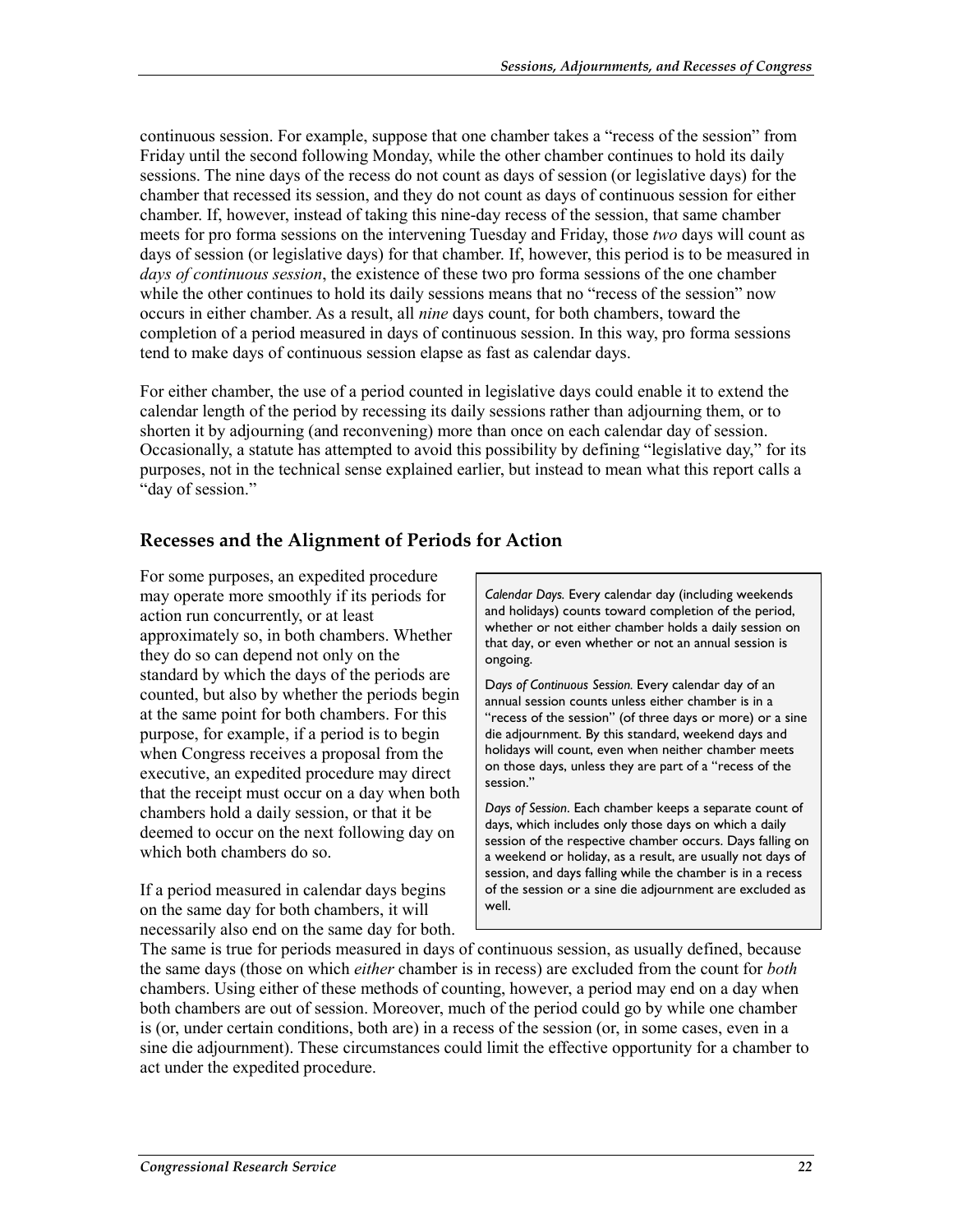A period measured in days of session, by contrast, cannot elapse except on days when the respective chamber is in session, and so cannot end except on such a day. The two chambers, however, seldom follow exactly the same schedule of daily sessions. As a result, if periods for action pursuant to an expedited procedure are measured in session days, then even if they begin on the same calendar day in both chambers, they are likely to end on different calendar days in each. In the second session of the  $110<sup>th</sup>$  Congress, for example, if an action period of 60 days of session began on the day the annual session convened, it would have started in both chambers on January 3, 2008, but the  $60<sup>th</sup>$  day of session would have occurred in the House on April 21, and in the Senate not until May 16.

#### **Effect of Sine Die Adjournment**

As just noted, if a period during which an expedited procedure is available is measured in calendar days, it may expire during a sine die adjournment, in which case the effective opportunity for Congress to make use of the procedure becomes truncated. In addition, some expedited procedure statutes explicitly provide that if the final adjournment sine die of a Congress occurs before the end of the period during which the expedited procedure is available, the period terminates with the sine die adjournment.<sup>77</sup> Such provisions also truncate the effective opportunity for Congress to make use of the expedited procedure.

Also as already noted, on the other hand, a period measured in days of session cannot expire during a sine die adjournment. In this case, any portion of the period remaining at the sine die adjournment could remain available for action under the expedited procedure in the following annual session. If the following session is the first of a new Congress, however, the remaining portion of the period may be too short to afford the incoming Congress a realistic opportunity to complete action, especially because the full lawmaking process under the expedited procedure would have to be accomplished *de novo*, beginning with the introduction of a new measure. Some statutes are framed in such a way that if a measure specified in the statute is reintroduced in the Congress following the one in which the President submitted the corresponding proposal to be disapproved or approved, it is not eligible for expedited consideration.

Some other expedited procedures deal with these possibilities by providing that if the final sine die adjournment of one Congress occurs before a prescribed period for action expires, a full new period for action becomes available from the start of the succeeding Congress. Some provide also that at that point, the proposal by the executive is deemed resubmitted. Some of these statutes extend these arrangements also to the beginning of a second or subsequent session of the same Congress, even though, in such cases, any measure subject to the expedited procedure that was previously introduced and remains without final action would still be available for action in the new session.<sup>79</sup>

Similarly, when action periods measured in days of continuous session are broken by a sine die adjournment, a new Congress might commence with only a brief remainder of that action period remaining. To forestall this situation, many statutes that count action periods in this way stipulate that the expedited procedure is available during the "first period of [the stipulated number of]

<sup>1</sup> <sup>77</sup> See, for example, the Defense Base Closure and Realignment Act of 1990 (10 U.S.C. 2604).

 $^{78}$  For example, the Trade Act of 1974, Section 151 (P.L. 93-618).

 $79$  For example, the Congressional Review Act (5 U.S.C. 801(d)).